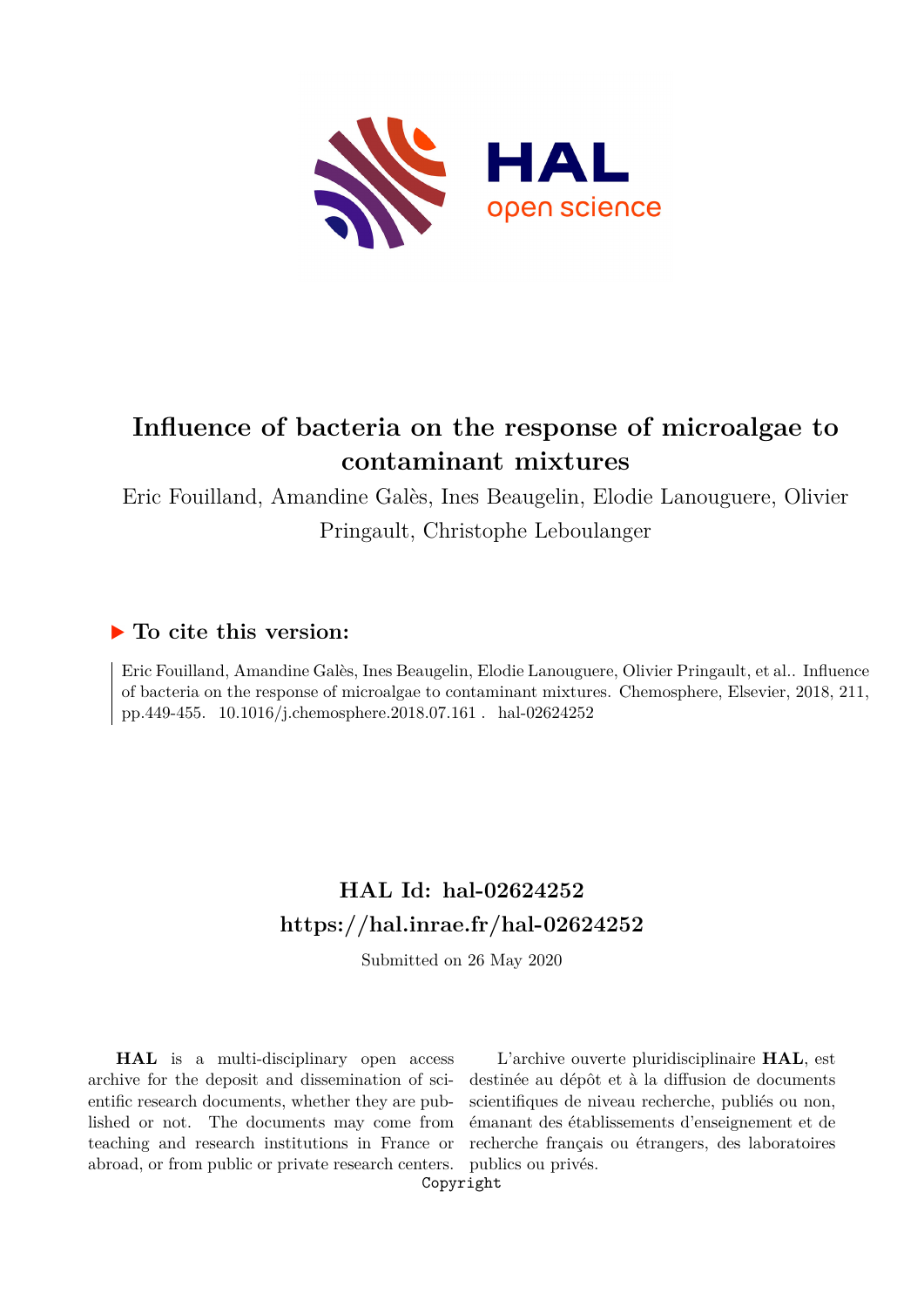# Accepted Manuscript

Influence of bacteria on the response of microalgae to contaminant mixtures

Eric Fouilland, Amandine Galès, Inès Beaugelin, Elodie Lanouguère, Olivier Pringault, Christophe Leboulanger

| PII:                  | S0045-6535(18)31426-7             |
|-----------------------|-----------------------------------|
| DOI:                  | 10.1016/j.chemosphere.2018.07.161 |
| Reference:            | CHEM 21876                        |
| To appear in:         | Chemosphere                       |
| <b>Received Date:</b> | 28 March 2018                     |
| Accepted Date:        | 27 July 2018                      |



This is a PDF file of an unedited manuscript that has been accepted for publication. As a service to our customers we are providing this early version of the manuscript. The manuscript will undergo copyediting, typesetting, and review of the resulting proof before it is published in its final form. Please note that during the production process errors may be discovered which could affect the content, and all legal disclaimers that apply to the journal pertain.



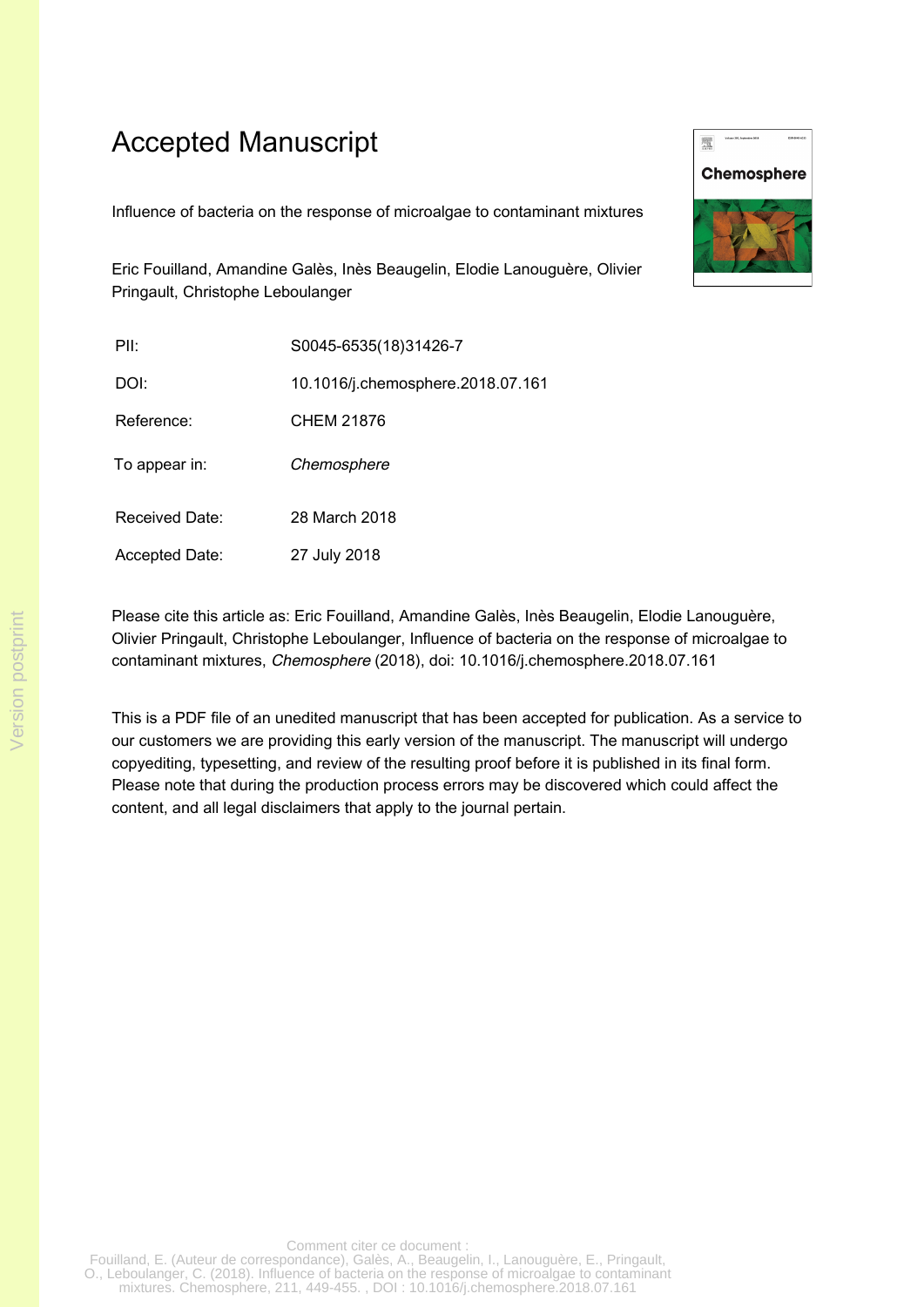| $\mathbf{1}$   | Influence of bacteria on the response of microalgae to contaminant mixtures                                                                                      |
|----------------|------------------------------------------------------------------------------------------------------------------------------------------------------------------|
| $\overline{2}$ |                                                                                                                                                                  |
| 3              | Eric Fouilland <sup>a*</sup> , Amandine Galès <sup>a,b</sup> , Inès Beaugelin <sup>a,c</sup> , Elodie Lanouguère <sup>a</sup> , Olivier Pringault <sup>a</sup> , |
| 4              | Christophe Leboulanger <sup>a</sup> ,                                                                                                                            |
| 5              | <sup>a</sup> MARBEC, CNRS IRD IFREMER Univ Montpellier, Sète, France                                                                                             |
| 6              | <sup>b</sup> INRA LBE, Narbonne, France                                                                                                                          |
| 7              | <sup>c</sup> Present address: Institut de biosciences et biotechnologies, CEA Cadarache, St Paul Lez                                                             |
| 8              | Durance, France                                                                                                                                                  |
| 9              | * Corresponding author: eric.fouilland@cnrs.fr                                                                                                                   |
| 10             |                                                                                                                                                                  |
| 11             |                                                                                                                                                                  |
| 12             | Abstract                                                                                                                                                         |
| 13             | When microalgae are exposed to contaminants, the role of associated bacteria within                                                                              |
| 14             | the phycosphere, the microenvironment surrounding algal cells, remains largely unknown.                                                                          |
| 15             | The present study investigated the importance of algae-associated bacteria on the responses of                                                                   |
| 16             | microalgae growth to metallic and organic toxicant exposure. The effects of a polluted                                                                           |
| 17             | sediment elutriate, and of metal or pesticide mixtures at environmentally relevant                                                                               |
| 18             | concentrations (<10 $\mu$ g L <sup>-1</sup> ) were assessed on the growth of two microalgae strains: <i>Isochrysis</i>                                           |
| 19             | galbana, a prymnesiophyte, and Thalassiosira delicatula, a centric diatom. Both cultures                                                                         |
| 20             | were maintained as axenic or bacterized under similar conditions in batch cultures. In axenic                                                                    |
| 21             | conditions, the metal mixture addition at low concentrations alleviated limitation of growth by                                                                  |
| 22             | metals for <i>T. delicatula</i> relative to control, but inhibited <i>I. galbana</i> growth at highest                                                           |
| 23             | concentration. In similar axenic conditions, both <i>T. delicatula</i> and <i>I. galbana</i> growth were                                                         |
| 24             | negatively inhibited by pesticide mixture at concentrations as low as 10 ng L <sup>-1</sup> . The bacterial                                                      |
| 25             | diversities associated with the two microalgae strains were significantly different (Bray-                                                                       |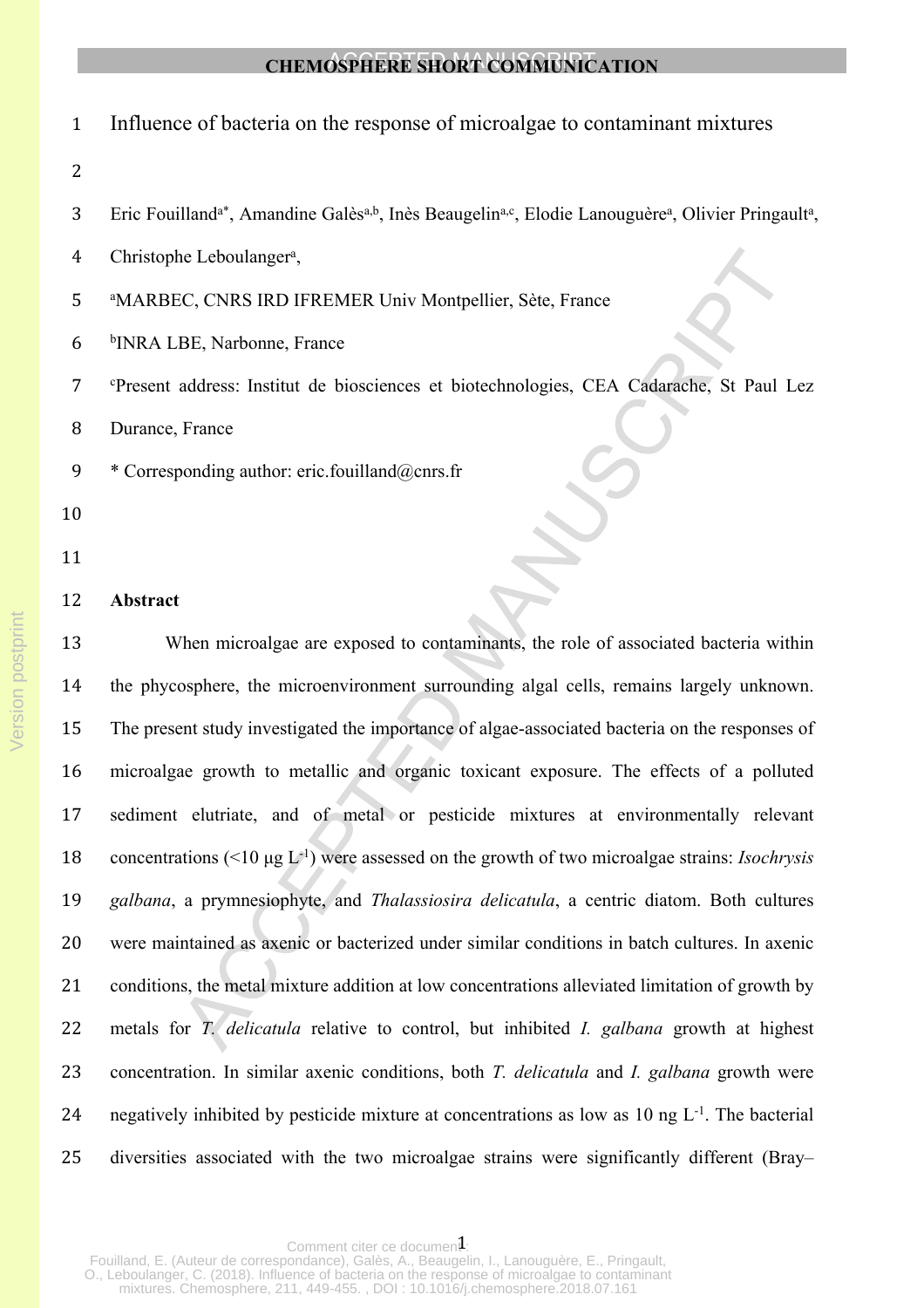Curtis dissimilarity greater than 0.9) but their impact on microalgae growth was similar. The presence of bacteria reduced algal growth rate by *ca.* 50% compared to axenic cultures, whereas no significant effect of sediment elutriate, metal or pesticide mixtures was noticed on non-axenic algal growth rates. These results show that bacteria may have a negative effect on algal growth but can reduce pesticide toxicity or metal availability to algae.

- 31
- 

32 *Keywords: microbial interactions; metallic and pesticide contaminants; sediments*

Comment citer ce documen $2$ : Fouilland, E. (Auteur de correspondance), Galès, A., Beaugelin, I., Lanouguère, E., Pringault, O., Leboulanger, C. (2018). Influence of bacteria on the response of microalgae to contaminant mixtures. Chemosphere, 211, 449-455. , DOI : 10.1016/j.chemosphere.2018.07.161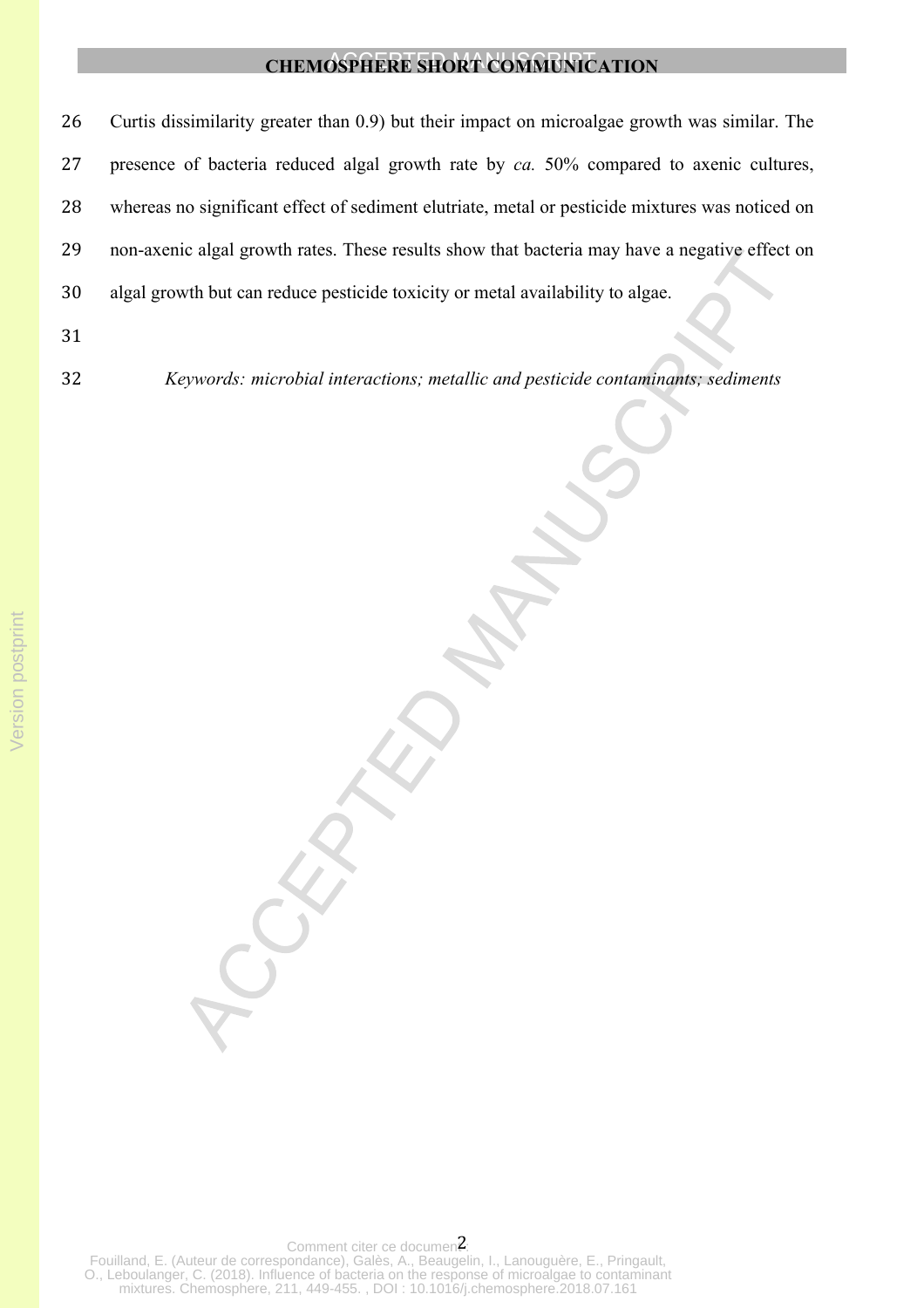#### **1. Introduction**

 Microalgae as primary oxygen producers in aquatic ecosystems are of prime ecological importance, and represent the first trophic level in the aquatic food web (Azam and Malfatti, 2007; Field et al., 1998). The region surrounding individual algal cells, named the phycosphere, enriched in exuded organic molecules, is considered as an aquatic analogue of the rhizosphere where microorganisms interact with plants in the terrestrial ecosystem (Seymour et al., 2017). Within the phycosphere, microalgae interact with bacteria within a large range from symbiosis to parasitism, conferring advantages or disadvantages to both partners(Bell and Mitchell, 1972). The mechanisms of interactions between bacteria and phytoplankton are diverse and involve specific cellular processes and fine communication (e.g. quorum sensing) (Amin et al., 2012). Such mechanisms may result in antibacterial or algaecide activities (Mu et al., 2007; Ribalet et al., 2008) or substrate competition as experimentally observed between manipulated consortium of microalgae and bacteria (Le Chevanton et al., 2013). On the other hand, the presence of bacteria could offer to microalgae a capacity for tolerance and adaptation to stressful conditions, such as chemical exposure. Indeed, the heterotrophic metabolism of highly diverse bacterial communities in the field and their ability to degrade, metabolize and immobilize a large number of organic and inorganic compounds (Bouwer and Zehnder, 1993; Bruins et al., 2000), make it possible to assign them an ecological role of protecting microalgae, particularly in polluted environments. It can also be hypothesized that microalgal growth may be further improved when the latter are associated with bacteria subjected to chronic contaminants that could develop greater tolerance capacities than naive bacteria and therefore allow microalgae to benefit from these bacterial capacities to cope with pollutants (Bauer et al., 2010).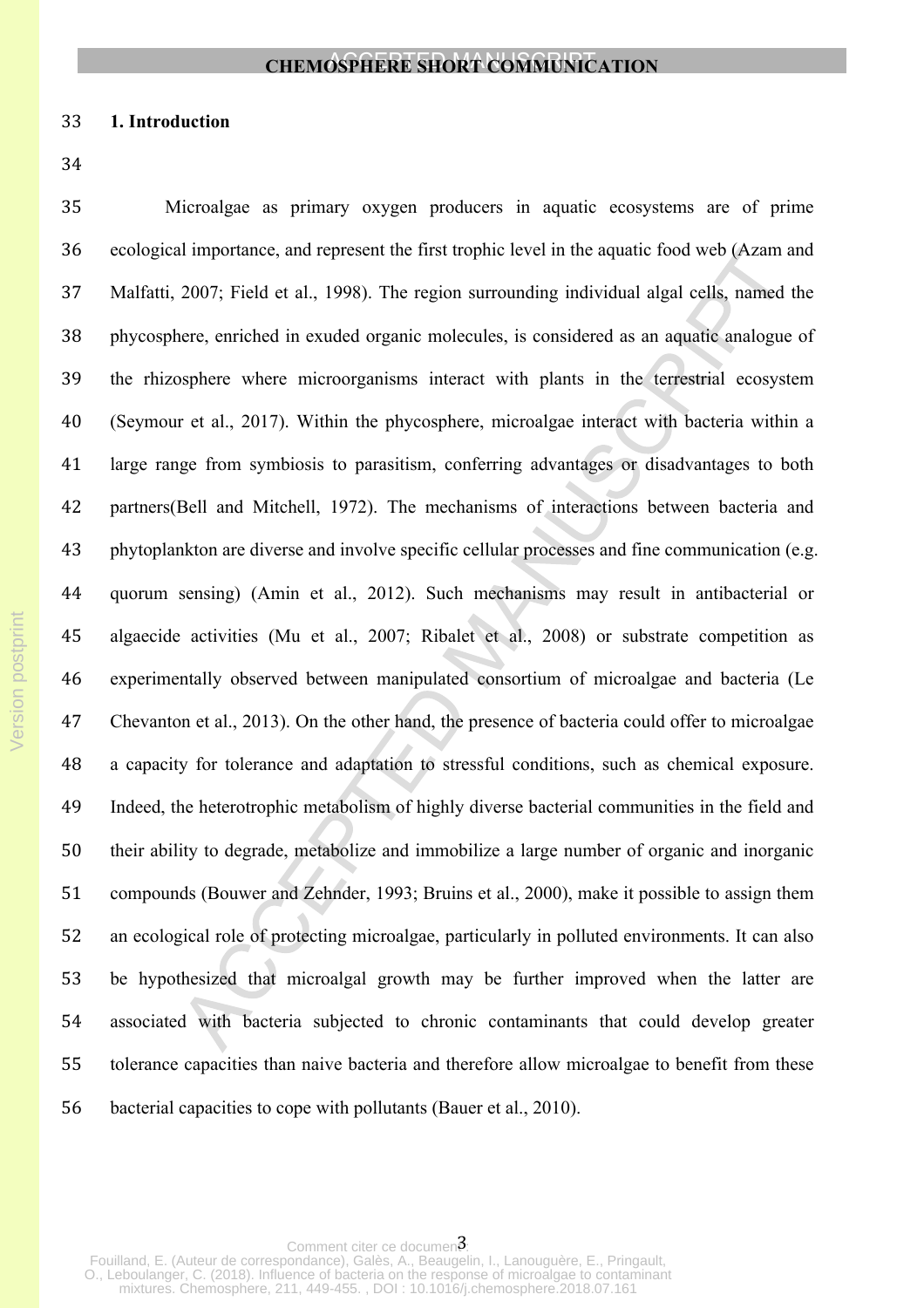| 57 | Therefore, the main hypothesis tested in this study proposes that the presence of             |
|----|-----------------------------------------------------------------------------------------------|
| 58 | bacteria with degrading or immobilizing ability would reduce the sensitivity of microalgae to |
| 59 | organic or metal contaminants, counterbalancing any potential bacterial algaecide activity.   |

 In order to test this hypothesis, the present study focused on the effect of a sediment elutriate issued from the resuspension of polluted sediments on the growth of two microalgae strains commonly found in marine environments: *Isochrysis galbana*, a small prymnesiophyte, and *Thalassiosira delicatula*, a centric diatom. *Isochrysis galbana* is a well-known phytoplankton species, traditionally used in aquaculture and biotechnology due its capacity to produce large biomass (Williams and Laurens, 2010) whereas *Thalassiosira delicatula* represents a model for diatom study, belonging to a genus widely distributed throughout the world's oceans (Armbrurst et al., 2004). Both strains were growing either in axenic or non- axenic condition, i.e. associated with bacteria naturally selected during culture selection and maintenance processes. The growth of xenic and axenic strains were compared when exposed to the total (including native bacteria) or dissolved fraction of the resuspended sediment, or artificial mixtures containing either the main metallic or organic contaminants found in these sediments.

#### **2. Materials and Methods**

- 
- *2.1. Elutriate and contaminated artificial mixtures*
- 
- *2.1.1. Elutriate and filtered elutriate preparation*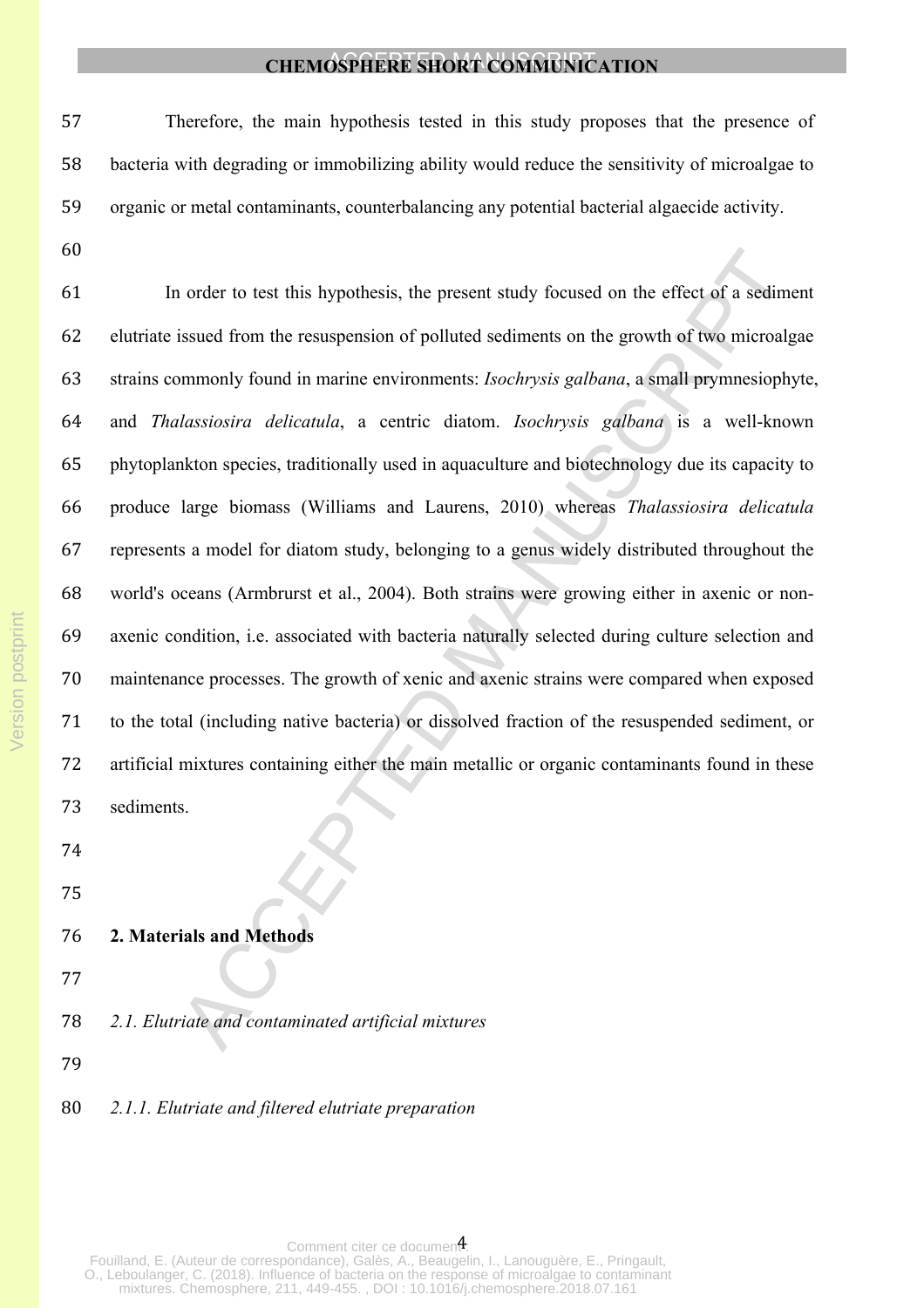The elutriate was obtained by mixing seawater (3/4 by volume) and sediment (1/4) sampled in February 2015 from the Bizerte Lagoon, for 12 hours, followed by decantation for 12 hours. The elutriate thus represented the supernatant obtained after decantation. It still contained unsettled particulate matter, resident bacteria and water-soluble contaminants. The filtered elutriate was obtained after filtration of the elutriate on a 0.2 μm membrane, leading to a sterile mixture with only the dissolved fraction of chemical compounds. More details on sediment location and sampling can be found in (Pringault et al., 2016).

#### *2.1.2 Artificial mixture of contaminants*

 Two types of artificial mixtures of contaminants were produced in the laboratory, using actual concentrations found after chemical analyses in the elutriate (HydroSciences Montpellier laboratory (HSM) for metals and by the Ecole des Mines d'Alès for pesticides, see (Pringault et al., 2016) for analytical set-up). One of these mixtures contained the organic contaminants, mostly pesticides resulting from the agricultural activity of the Bizerte area, whereas the other mixture contained the metallic fraction resulting from the industrial and harbour activities of the city.

 The artificial metal mixture was prepared in Milli-Q water, containing 0.026 μg L-1 of cadmium Cd, 0.068 μg L-1 of copper Cu, 0.208 μg L-1 of nickel Ni, 0.13 μg L-1 of lead Pb, 99 1.615 μg L<sup>-1</sup> of zinc Zn and 4.896 μg L<sup>-1</sup> of arsenic As.

 The artificial pesticide mixture was prepared in Milli-Q water with a mixture of the pesticides measured in the elutriate and containing 7.5 ng L-1 of DIA (deisopropylatrazine, an 102 atrazine metabolite), 7.7 ng L<sup>-1</sup> of DCPU (N-3,4 dichlorophenylurea, a diuron degradation 103 product), 8.8 ng L<sup>-1</sup> of diuron, 10.1 ng L<sup>-1</sup> of simazine and 12.7 ng L<sup>-1</sup> of alachlor. All the pesticides measured in sediment elutriate were herbicides or their degradation products. A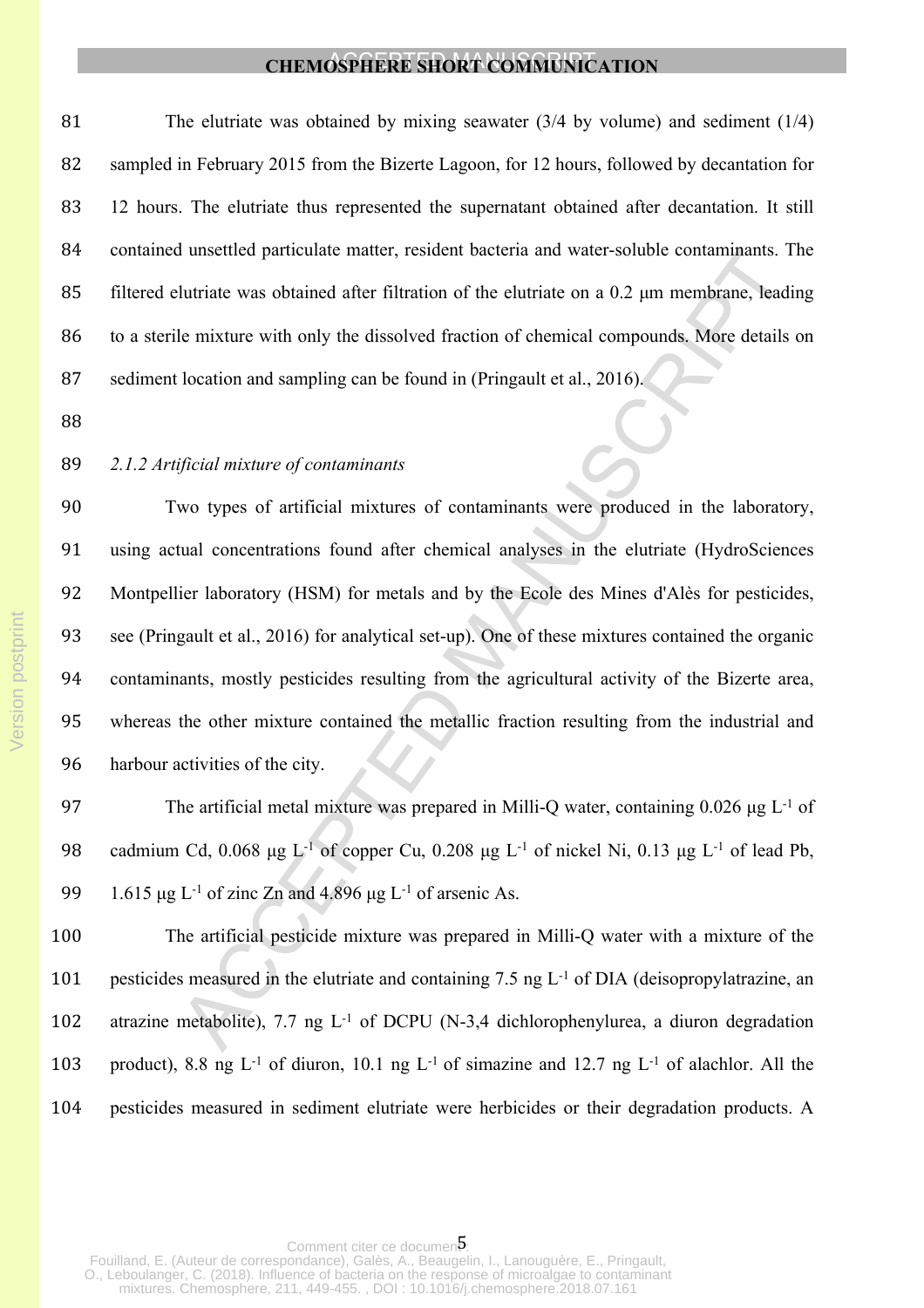concentrated stock solution of both mixtures was performed in order to test a range of mixture concentrations.

#### *2.2 Microalgae cultures*

 The microalgal strains studied were *Isochrysis Galbana* (CCAP 927) isolated from a marine fish pond in the British Isles and *Thalassiosira delicatula* (RCC 2560) isolated from 111 the English Channel. They were grown in a  $F/2 + Si$  medium and subjected to light exposure 112 according to a 16h/8h day/night cycle in an incubator maintained at 20 °C under neon lighting 113 (Vossloh Schwabe ELXe 218.526), providing an average intensity of 100  $\mu$ E m<sup>2</sup> s<sup>-1</sup> (measured with a LI-COR®, Li-1400 equipped with a Walz US-SQS/L spherical micro sensor). The microalgae cultures were inoculated in fresh medium every 2 weeks to maintain active growth before the experiments.

 Axenization of cultures was carried out according to the protocol of The Culture Collection of Algae and Protozoa (CCAP) C.N. Campbell (https://www.ccap.ac.uk/knowledgebase.htm) using a mixture of antibiotics (Cefotaxime 500 mg L-1, Carbenicillin 50 mg L-1, Kanamycin 200 mg L-1, Augmentin 200 mg L-1) at concentrations of 0 to 10% and with contact times of 24 to 80 hours. The verification of the axenization was carried out by adding 4 ', 6'-β-diamidino-α-2-α-phenylindole (DAPI), filtration and observation under epifluorescence microscopy with UV excitation at 360 nm ; spreading in a Petri dish on Marine Broth medium (15% agar) was also performed. The axeny of microalgae cultures was checked regularly, especially prior to the beginning of the toxicity experiments.

#### *2.3 Bacterial diversity analysis*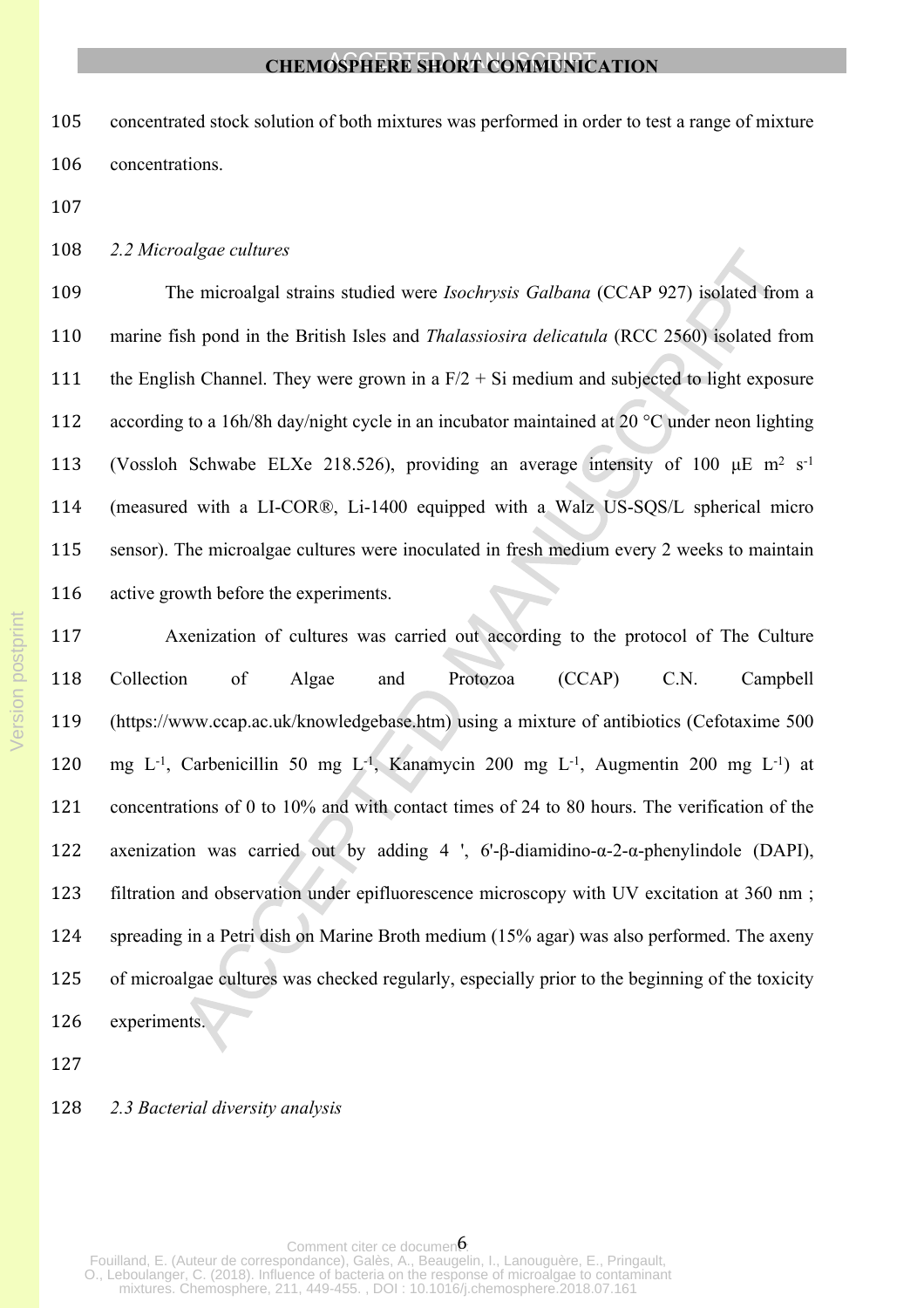129 Bacterial 16S rDNA was extracted from 10mL of sample filtered on a 0.2  $\mu$ m membrane (PALL Supor® 200 PES), using the DNeasy PowerWater Kit (Qiagen) according to the manufacturer's instructions.

 The V4-V5 region of the 16S rRNA gene was amplified over 30 amplification cycles at an 133 annealing temperature of 65 °C, with the forward primer and the reverse primer (Table 1) with their respective linkers. The resulting products were purified and loaded onto the Illumina MiSeq cartridge for sequencing of paired 300 bp reads following manufacturer's instructions (v3 chemistry). Sequencing and library preparation were performed at the Genotoul Lifescience Network Genome and Transcriptome Core Facility in Toulouse, France (get.genotoul.fr).

 A modified version of the standard operation procedure for MiSeq data (Kozich et al., 2013) in Mothur version 1.35.0 (Schloss et al., 2009) was used for alignment and as a taxonomic outline. Using Mothur, representative sequences of bacterial operational taxonomic units (OTUs) were identified at the 3% level.

 An R script was used to perform a hierarchical clustering using R command hclust with the Bray–Curtis index

### *2.4. Experimental design and statistical analysis*

 An experimental design has been carried out to study the growth of microalgae in the absence of bacteria (axenic microalgal strains) or in the presence of bacteria (xenic strains with culture associated bacteria) under i) a range of concentrations of a mixture of metals at concentrations found in elutriate x1, and at greater concentrations: x3,x10, x31; and ii) a range of concentrations of a mixture of pesticides at concentrations found in elutriate x1, and at greater concentrations: x10, x31, x97, x310; iii) the sediment elutriate containing bacteria;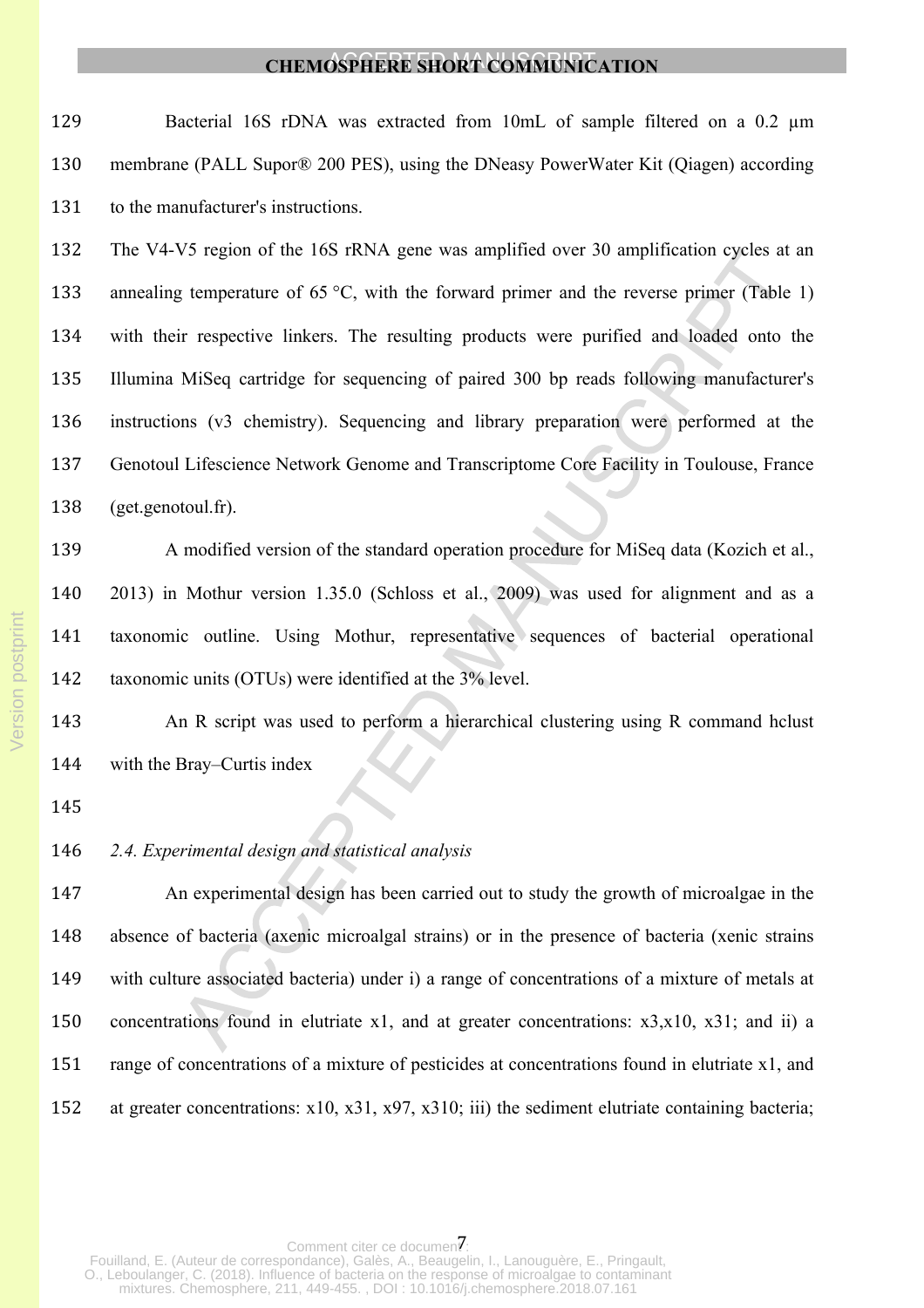153 iv) the filtered  $(0.2 \mu m)$  sediment elutriate; v) culture medium without contaminants  $(=$ positive control).

 All the tests were carried out in 96-well microplates, 6 replicates were made for artificial mixture treatments, and 12 replicates for controls, elutriate and filtered elutriate treatments. Each well (300 μL) contained 10% of microalgae inoculum, 10% of artificial mixtures or elutriate, and 80% of culture media. Therefore, the concentrations of elutriate and all the artificial mixtures were diluted to 1/10. The microplates were covered with a Breathe- Easy® membrane allowing gas exchange and ensuring an absence of contamination throughout the follow-up of the growth which lasted ten days. This test was carried out for each of the strains (*Isochrysis galbana* and *Thalassiosira delicatula*) in axenic and non-axenic conditions. The growth of algal strains was monitored by measuring the optical density at 650 nm every 24 h until reaching the plateau (i.e. stationary phase) on a Chameleon (Hidex, Finland) microplate reader. The wavelength of 650 nm was chosen according to previous studies (Ben Othman et al., 2012) corresponding to the absorption peak of chlorophyll pigments with a minimal contribution of bacterial cells to light attenuation. The maximum growth rates were obtained by fitting Verhulst growth curve (see (Fouilland et al., 2014)) to experimental data. An analysis of variance was used to determine the significance of the difference in growth rates between treatments and with or without axenization, followed by a Bonferroni post hoc test using SYSTAT 11 version. Significance threshold was set at p <0.05.

Comment citer ce documen: Fouilland, E. (Auteur de correspondance), Galès, A., Beaugelin, I., Lanouguère, E., Pringault, O., Leboulanger, C. (2018). Influence of bacteria on the response of microalgae to contaminant mixtures. Chemosphere, 211, 449-455. , DOI : 10.1016/j.chemosphere.2018.07.161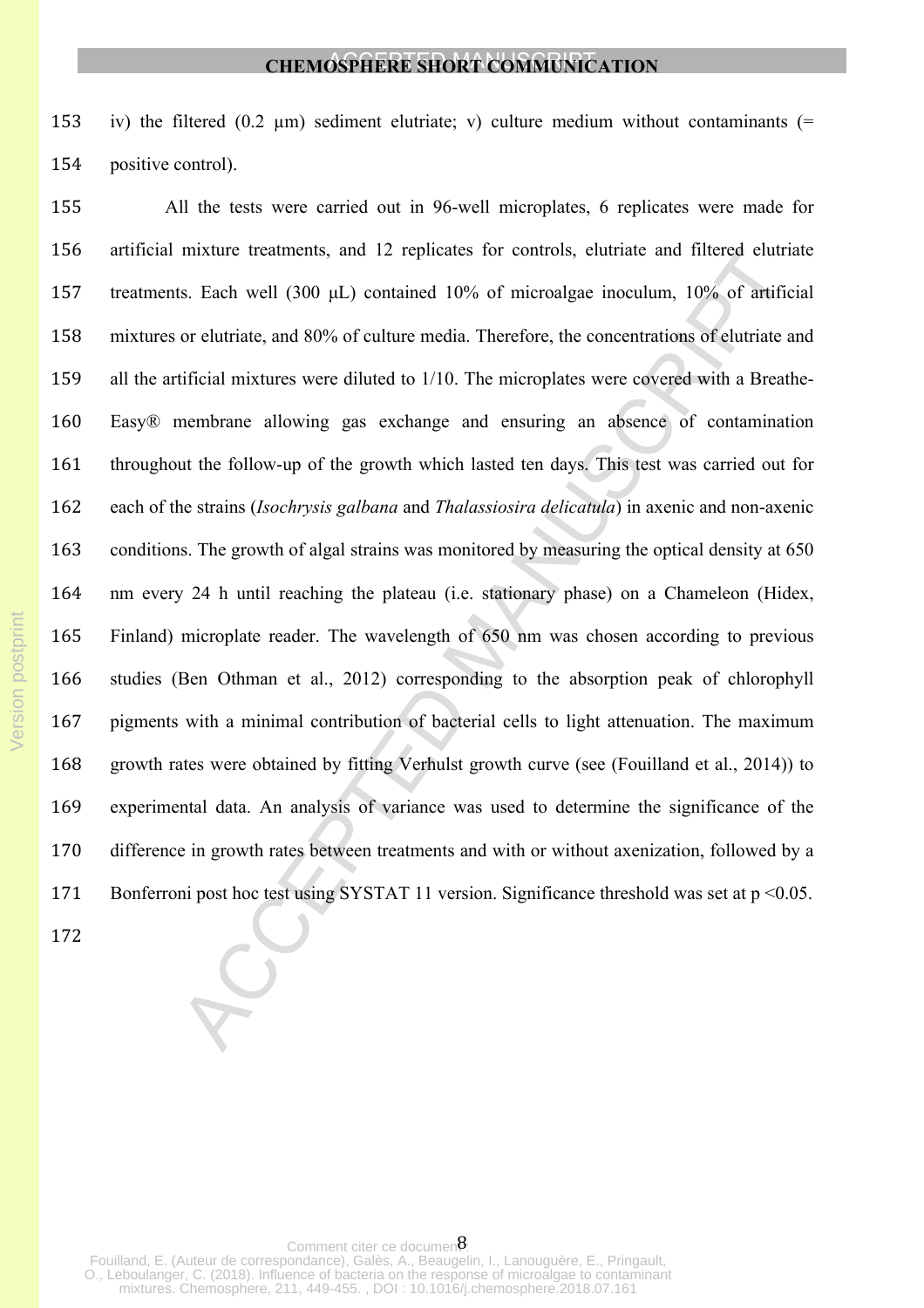#### **3. Results and Discussion**

*3.1. Differential sensitivity of axenic microalgal strains to contaminants*

 Axenisation of both algal strains was successfully maintained during the present study, as no bacterial cells were observed using epifluorescence microscope and culture techniques performed just before the experiments. A significant reduction in the growth rates of both axenic strains was observed when supplemented with the total elutriate, but not with the filtered elutriate (Fig. 1A). A reduction of light availability due to the presence of large particles in the total elutriate is unlikely as no difference in light absorbance (DO) was observed between control (culture media only) and after total elutriate addition (10% of total well volume) at the beginning of the experiment. This observation suggests that only the particulate fraction of the elutriate containing the bacterial community can affect the growth of both algal strains. The potential negative effect of bacteria presence in the elutriate on the algal growth is supported by the results obtained with xenic microalgae as discussed below.

 When comparing the responses of the two axenic microalgae strains tested in the present study, *Thalassiosira delicatula* showed a higher sensitivity to metal and pesticide additions compared to *Isochrysis galbana*. Growth rates of *T. delicatula* increased by 40% when low concentrations of metals were added to their media corresponding to x1 and x3 of the concentrations measured in the elutriate (Fig. 1A). A reduction of 60% of *T. delicatula* growth rates was observed for all the pesticide concentrations tested except the one corresponding to the pesticide concentration measured in the elutriate (x1). The growth rates of *I. galbana* were more slightly modified and only at higher concentrations of the metal or pesticide mixture (Fig. 1A). These results suggest that the additions of the metal mixture at low concentrations relieved a growth limitation by metal ions for *T. delicatula* in culture rather than a growth inhibition, while the growth of *I. galbana* was significantly inhibited at

Comment citer ce documen? Fouilland, E. (Auteur de correspondance), Galès, A., Beaugelin, I., Lanouguère, E., Pringault, O., Leboulanger, C. (2018). Influence of bacteria on the response of microalgae to contaminant mixtures. Chemosphere, 211, 449-455. , DOI : 10.1016/j.chemosphere.2018.07.161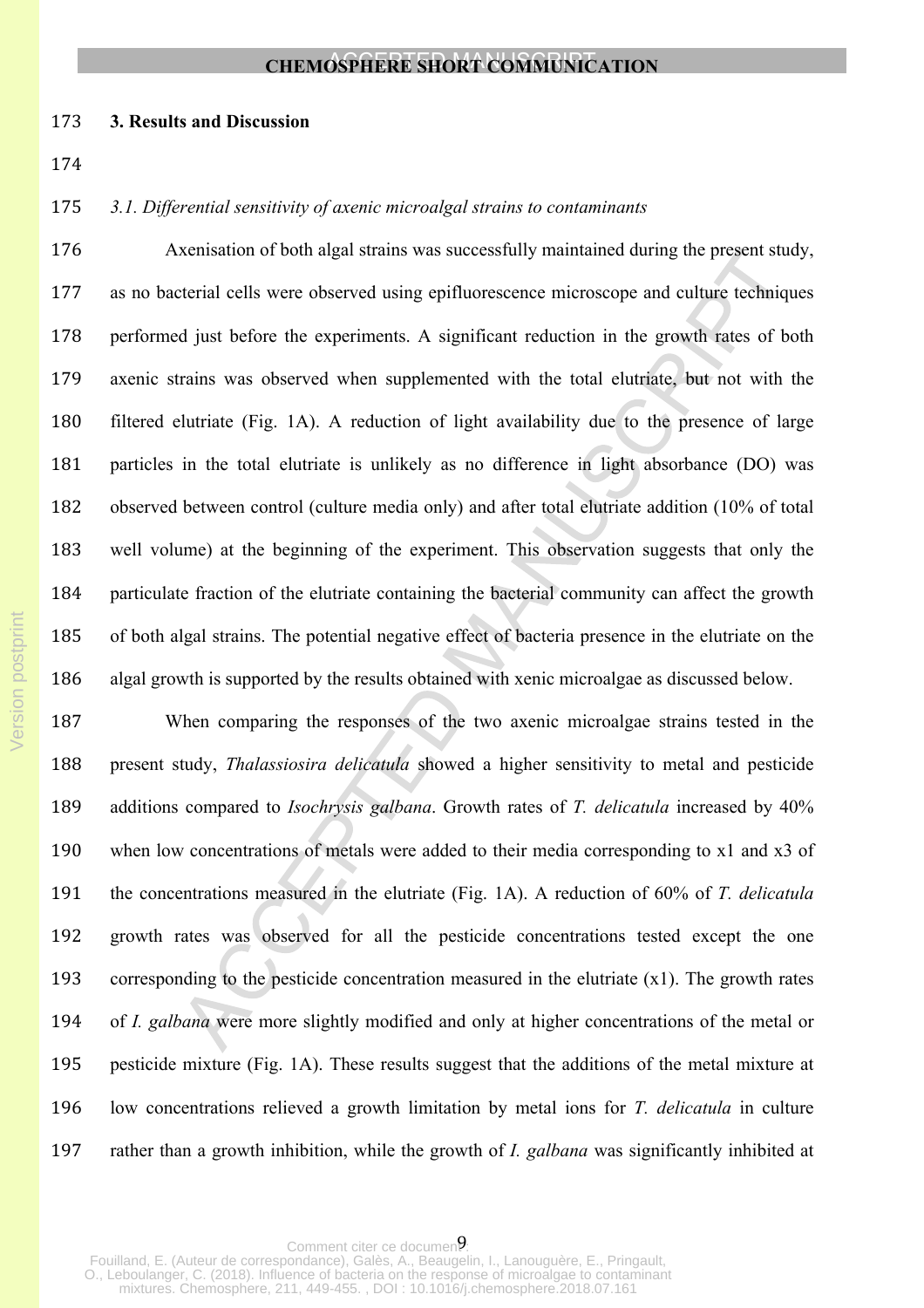the highest concentration of the metal mixture tested (x31). Arsenic, lead, nickel and cadmium are not normally present in the F/2 culture media, amongst them only cadmium at low concentrations was found in the literature to induce growth enhancement in diatoms (Lee et al., 1995; Masmoudi et al., 2013). On the other hand, *T. delicatula* was negatively affected by the pesticide mixture in a magnitude greater than observed for *I. galbana* (Fig. 1A). Previous studies highlighted the interspecific difference in toxicity of various pesticides on marine algal growth rates (Staley et al., 2015; Walsh, 1972) at mg L-1 scale, but no conclusive evidences were generally provided regarding the phylogenetic importance in the tolerance or sensitivity of microalgae species. Our results suggest that the diatom *T. delicatula* and the prymnesiophyte *I. galbana* can be negatively inhibited by exposure to a mixture of pesticides 208 at concentrations as low as 10 ng  $L^{-1}$ , the diatom being even more sensitive than the prymnesiophyte, confirming what has been observed in oceanic and coastal phytoplankton 210 strains (Huertas et al., 2010).

 Therefore, the lack of effect, or the positive effect, of metal and pesticide mixtures on microalgal growth at concentrations found in elutriate (x1) may explain why microalgae growth was not affected when supplemented with filtered elutriate containing both contaminants. This is also consistent with the absence of any toxic effect observed during a previous experiment performed using a filtered sediment elutriate from Bizerte Lagoon and 216 added to a natural phytoplankton community (Ben Othman et al., 2017).

# *3.2. Bacteria affect algal growth rates and algal sensitivity to contaminants*

 For both microalgae strains studied here, the presence of bacteria did significantly reduce their growth rate by *ca.* 50%, from 0.8 to 0.4 d-1 for *Isochrysis galbana* and from 0.9 to 0.5 d-1 for *Thalassiosira delicatula* (Table 1) in control conditions. This suggests that bacteria i) may act as competitors for nutrient resources and/or ii) may release toxic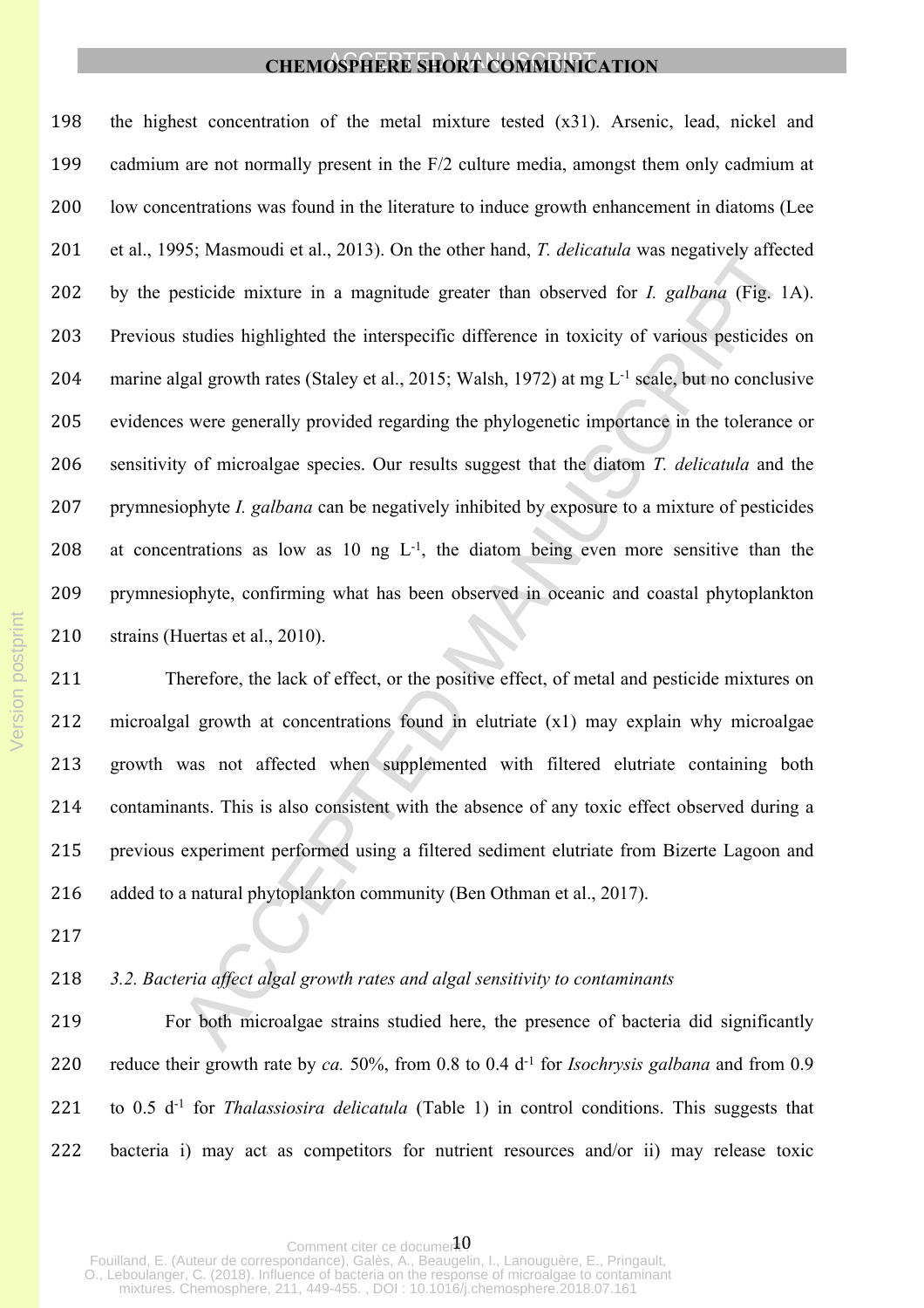compounds partially inhibiting, algal growth rates (Mayali and Azam, 2004). This would explain the reduction in the growth rate for axenic strains in the presence of total elutriate containing bacteria. Competition for nutrients is unlikely in the present study, as both bacteria and microalgae were growing in high macro- and micronutrient culture media and the maximal growth rates of microalgae are calculated using the first 2–3 days of the growing 228 phase. The algal growth inhibition by the presence of bacteria seems not to be related to a specific bacterial diversity associated with the microalgae, as the bacterial community was rather different between the two strains (Bray–Curtis dissimilarity greater than 0.5), being dominated by the class of Flavobacteria for *Thalassiosira delicatula*, and the class of Alpha*-* and Betaproteobacteria for *Isochrysis galbana* (Fig. 2). This is further supported by the growth reduction of both axenic microalgae strains when supplemented with the elutriate containing a diverse bacterial community (Fig. 2). The additional presence of bacteria from elutriate in the xenic culture of both strains did not lead to an extra reduction in their growth (Fig. 1B) relative to the controls. We therefore suggest that bacteria growing with microalgae strains are probably opportunistic bacteria that benefit from the microalgae phycosphere but to the detriment of algal growth. This is supported by a recent study showing that all the bacteria isolated from a marine algal culture collection had a negative effect on the growth rate of *Dunaliella* sp. when experimentally associated with the axenic microalgae, even when these bacteria were initially isolated from *Dunaliella* cultures (Le Chevanton et al., 2013).

 Interestingly, in contrast to the observations made under axenic algal growth conditions, in the presence of bacteria, neither microalgal strain was significantly affected by either the metal or pesticide mixture (Fig. 2B). This suggests that even if bacteria may have an algaecide effect, they can also reduce toxicity or metal availability to algae (e.g. pesticide degradation, metal immobilization). For example, *T. delicatula* under pesticide mixtures 247 showed growth rates as low as  $0.3$  d<sup>-1</sup> without bacteria but always greater than  $0.5$  d<sup>-1</sup> with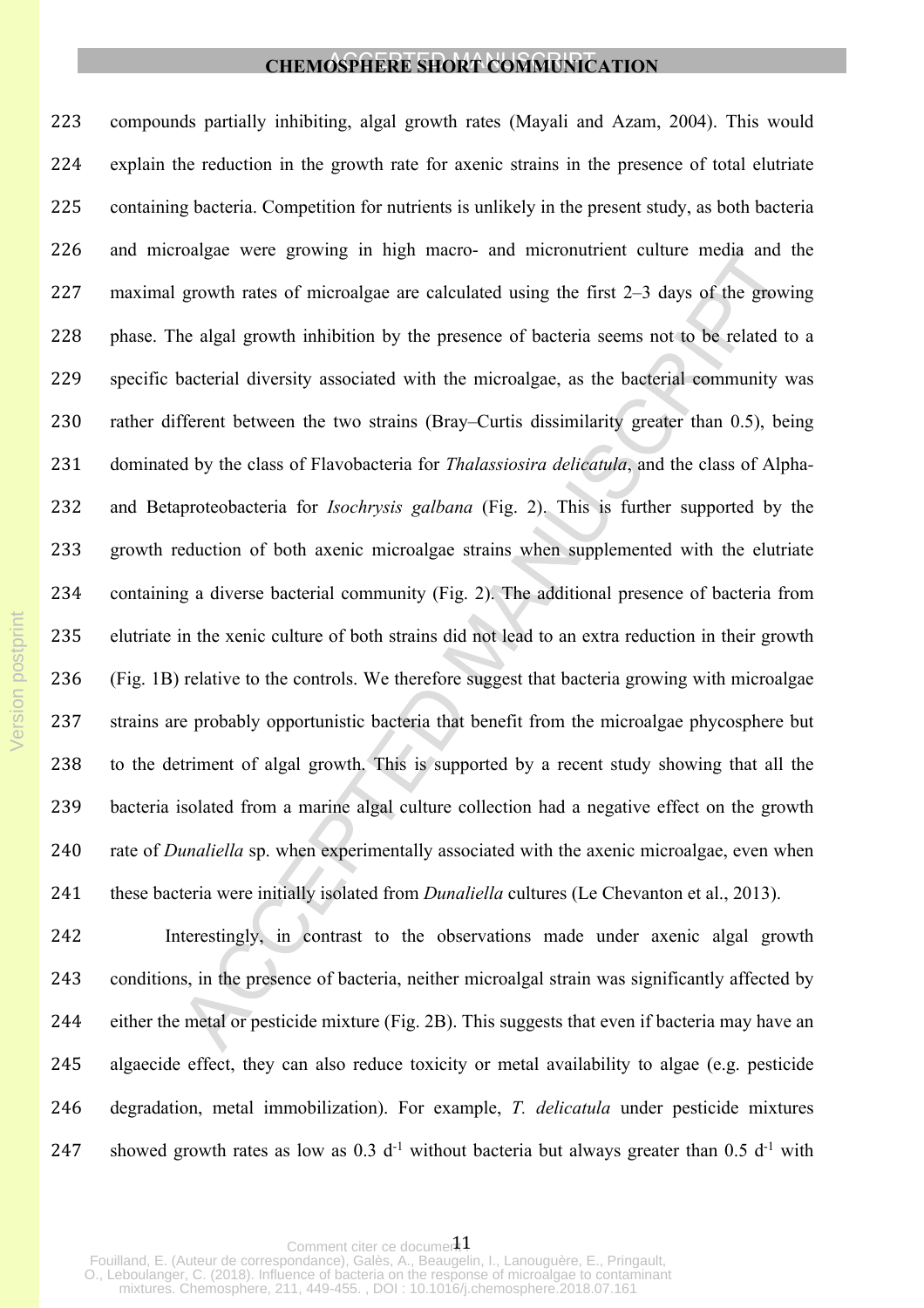bacteria (Table 2). It seems that the reduction of *ca*. 50% of algal growth rate with the presence of bacteria allowed microalgae to better resist pesticide contamination. A reduction in toxicity by bacteria may be suggested, although further investigation is required to clearly evidence their ability to degrade or immobilize these toxic compounds within the 2-–3 days of the microalgae growing phase. The herbicides and degradation products included in the mixture assayed during this work are considered as being resistance to rapid biodegradation, and half-lives are often comprised of between a week and a few months. For example, atrazine and degradation products lasted more than a month in marine sediments (Smalling and Aelion, 2006), whereas simazine degradation was only observed with selected bacterial strain supplemented with carbon sources (Liu et al., 2018). Diuron and its metabolites exhibited half-lives of longer than five days in selected bacterial pure cultures (Villaverde et al., 2017), and it took more than 100 days to degrade alachlor in artificial wetlands (Elsayed et al., 2015). As a consequence, it appears unlikely that significant degradation of the pesticide mixture occurred within the duration of the present experiment.

 We also suggest that the presence of bacteria would induce microalgae to dedicate parts of their resources to defense rather than growth, such as the release of molecules with a high adsorption capability allowing them to cope with all other stressing factors, including toxic compounds. Such a strategy can be seen as a growth–defense trade-off, similar to the phenomenon that was first observed in forestry studies of plant–insect interactions. This trade-off strategy is based on the assumption that plants possess a limited pool of resources that can be invested either in growth or in defense (Coley et al., 1985). A similar strategy was evidenced for microalgae associated with inducible defenses against predators (Zhu et al., 2016) but never suggested when in interaction with bacteria, as far as we know.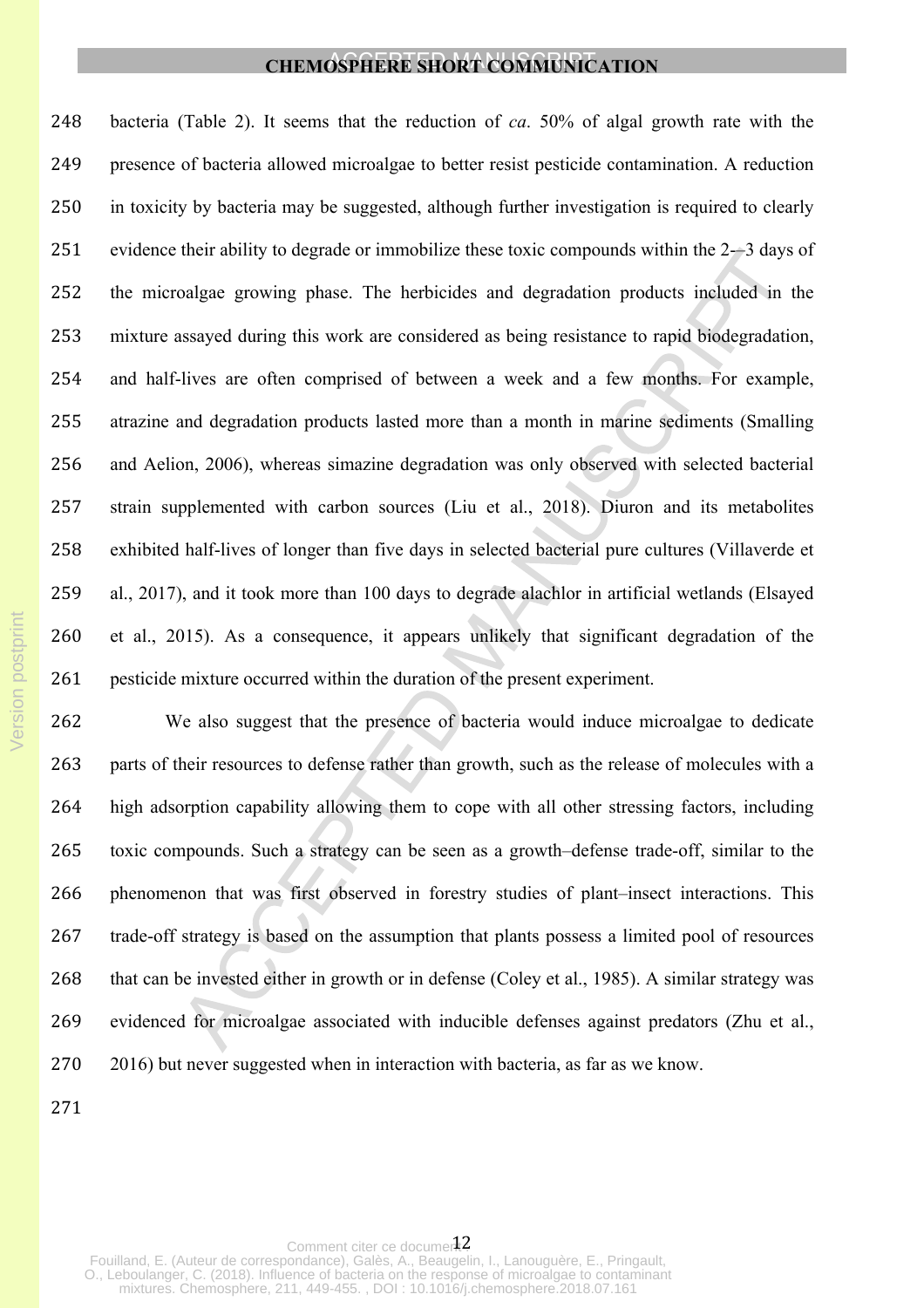The present study clearly shows that interactions between bacteria and phytoplankton can influence the sensitivity of microalgae to toxic compounds and to metal availability. Theses interactions did not seem to be species dependent, as they were not related to the bacterial community composition or phytoplankton species. This suggests that the influence of bacteria on algal sensitivity to contaminants could be generalized to various species of microalgae and bacteria. Such results can be applied for bioremediation of toxic contaminants in heavily polluted environments or as wastewater final treatment. These purposes will benefit from innovative approaches such as the design and the use of artificially optimised microbial consortia to remediate toxic chemicals. Microalgae-bacteria consortia can favour the presence of cometabolism which is recognized as a successful bioremediation approach to biodegrade recalcitrant molecules (Hazen, 2010). But further studies are required to assess the degradation and/or immobilization of pesticide and metal compounds by bacteria communities usually observed within the phycosphere and to evidence any change in the metabolism and physiology of microalgae (e.g. release of scavenging molecules) when in the presence of bacteria. This study was performed under nutrient replete conditions but additional investigations would be necessary to explore any change in the bacteria-microalgae relationships when exposed to nutrient limitation in addition to contaminants. Such limitation may affect algal growth in a stronger extent than toxic compounds, further limiting the potential protective effect of bacteria.

## **Acknowledgments**

293 We would like to thank the two reviewers for their constructive comments. This study was supported by the RISCO and PHYCOVER projects, which were funded by the French National Agency for Research (respectively, ANR-13-CESA-0001 and ANR‐14‐CE04‐0011).

We should like to thank Chrystelle Bancon-Montigny (UMR 5559 HydroSciences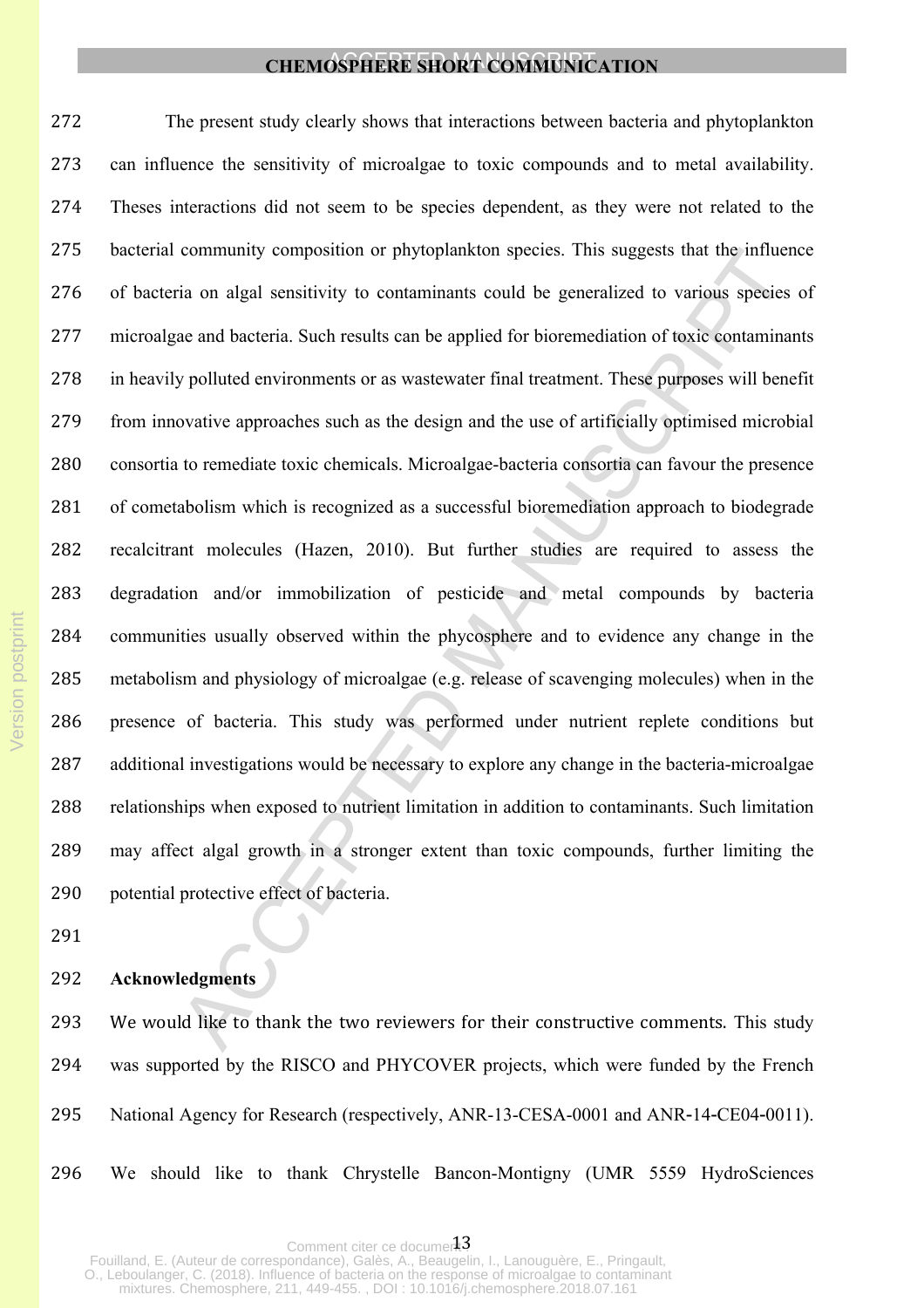- Montpellier) and Catherine Gonzalez (Ecole des Mines d'Alès, Alès), for providing the analyses and the artificial mixtures of pesticides and metals used in this study.
- 
- 
- 
- **References**
- Amin, S.A., Parker, M.S., Armbrust, E.V., 2012. Interactions between diatoms and bacteria. Microbiol. Mol. Biol. Rev. 76, 667–84. https://doi.org/10.1128/MMBR.00007-12
- Armbrust, E.V., Berges, J.A., Bowler, C., Green, B.R., Martinez, D., Putnam, N.H., et al.
- 2004. The genome of the diatom Thalassiosira pseudonana: Ecology, evolution, and metabolism. Science 306**,** 79-86.
- Azam, F., Malfatti, F., 2007. Microbial structuring of marine ecosystems. Nat. Rev. Microbiol. 5, 966–966. https://doi.org/10.1038/nrmicro1798
- Bauer, N., Grossart, H., Hilt, S., 2010. Effects of bacterial communities on the sensitivity of
- the phytoplankton Stephanodiscus minutulus and Desmodesmus armatus to tannic acid.
- Aquat. Microb. Ecol. 59, 295–306. https://doi.org/10.3354/ame01402
- Bell, W., Mitchell, R., 1972. Chemotactic and growth responses of marine bacteria to algal extracellular products. Biol. Bull. 143, 265–277. https://doi.org/10.2307/1540052
- Ben Othman, H., Leboulanger, C., Le Floc'h, E., Hadj Mabrouk, H., Sakka Hlaili, A., 2012.
- Toxicity of benzo(a)anthracene and fluoranthene to marine phytoplankton in culture:
- does cell size really matter?J. Hazardous Mater. 243, 204-2011.
- Ben Othman, H., Pringault, O., Louati, H., Sakka Hlaili, A., Leboulanger, C., 2017. Impact of
- contaminated sediment elutriate on coastal phytoplankton community (Thau lagoon,
- Mediterranean Sea, France). J. Exp. Mar. Bio. Ecol. 486, 1–12.

Comment citer ce documerFouilland, E. (Auteur de correspondance), Galès, A., Beaugelin, I., Lanouguère, E., Pringault, O., Leboulanger, C. (2018). Influence of bacteria on the response of microalgae to contaminant mixtures. Chemosphere, 211, 449-455. , DOI : 10.1016/j.chemosphere.2018.07.161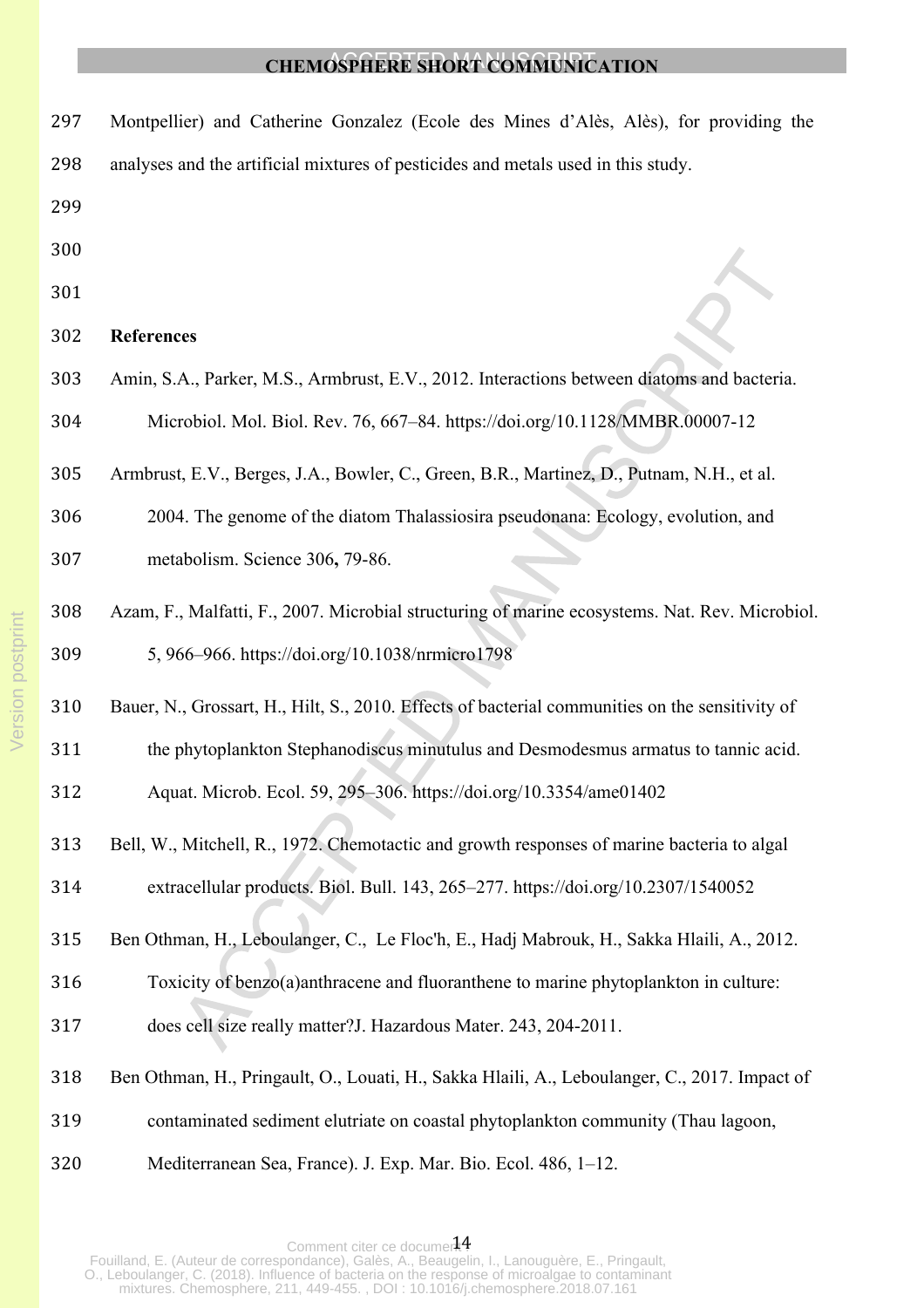- https://doi.org/10.1016/J.JEMBE.2016.09.006
- Bouwer, E.J., Zehnder, A.J.B., 1993. Bioremediation of organic compounds putting
- microbial metabolism to work. Trends Biotechnol. 11, 360–367.
- https://doi.org/10.1016/0167-7799(93)90159-7
- Bruins, M.R., Kapil, S., Oehme, F.W., 2000. Microbial Resistance to Metals in the
- Environment. Ecotoxicol. Environ. Saf. 45, 198–207.
- https://doi.org/10.1006/EESA.1999.1860
- Coley, P.D., Bryant, J.P., Chapin, F.S., 1985. Resource Availability and Plant Antiherbivore
- Defense. Science (80-. ). 230, 895–899. https://doi.org/10.1126/science.230.4728.895
- Elsayed, O.F., Maillard, E., Vuilleumier, S., Millet, M., Imfeld, G., 2015. Degradation of

chloroacetanilide herbicides and bacterial community composition in lab-scale wetlands.

Sci. Total Environ. 520, 222–231. https://doi.org/10.1016/j.scitotenv.2015.03.061

- Field, C.B., Behrenfeld, M.J., Randerson, J.T., Falkowski, P., 1998. Primary production of the
- biosphere: integrating terrestrial and oceanic components. Science 281, 237–40.
- https://doi.org/10.1126/SCIENCE.281.5374.237
- Fouilland, E., Vasseur, C., Leboulanger, C., Le Floc'h, E., Carré, C., Marty, B., Steyer, J.-P.,
- Sialve, B., 2014. Coupling algal biomass production and anaerobic digestion: Production
- assessment of some native temperate and tropical microalgae. Biomass and Bioenergy

70, 564–569. https://doi.org/10.1016/J.BIOMBIOE.2014.08.027

- Hazen, T., 2010. Cometabolic Bioremediation. In: Timmis KN (Eds), Handbook of
- Hydrocarbon and Lipid Microbiology. Springer, Berlin. pp 2505-2514.
- Huertas, I.E., Rouco, M., López-Rodas, V., Costas, E., 2010. Estimating the capability of
- different phytoplankton groups to adapt to contamination: herbicides will affect
- phytoplankton species differently. New Phytol. 188, 478–487.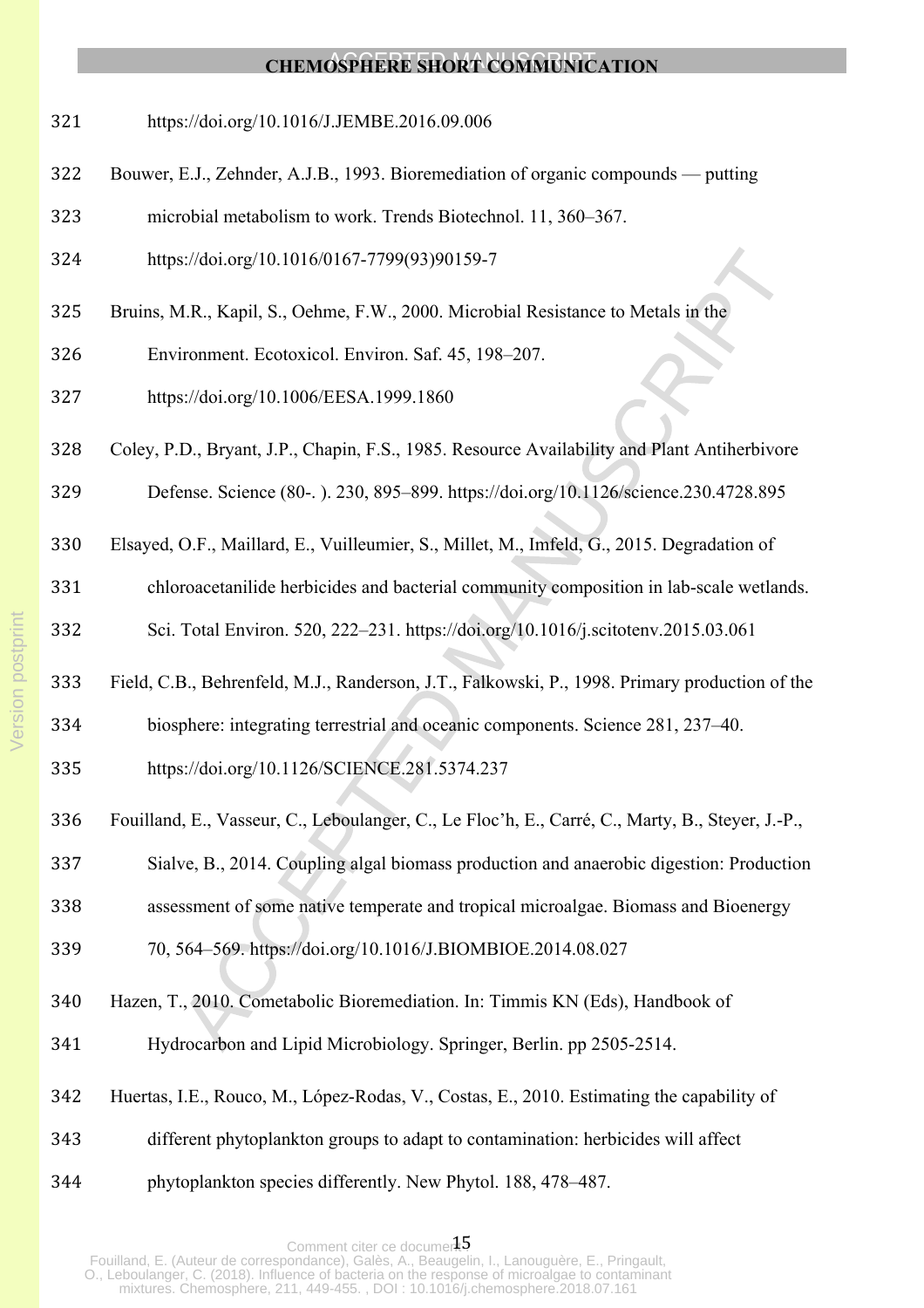- https://doi.org/10.1111/j.1469-8137.2010.03370.x
- Kozich, J.J., Westcott, S.L., Baxter, N.T., Highlander, S.K., Schloss, P.D., 2013.
- Development of a dual-index sequencing strategy and curation pipeline for analyzing
- amplicon sequence data on the MiSeq Illumina sequencing platform. Appl. Environ.
- Microbiol. 79, 5112–20. https://doi.org/10.1128/AEM.01043-13
- Le Chevanton, M., Garnier, M., Bougaran, G., Schreiber, N., Lukomska, E., Bérard, J.-B.,
- Fouilland, E., Bernard, O., Cadoret, J.-P., 2013. Screening and selection of growth-
- promoting bacteria for Dunaliella cultures. Algal Res. 2, 212–222.
- https://doi.org/10.1016/J.ALGAL.2013.05.003
- Lee, J.G., Roberts, S.B., Morel, F.M.M., 1995. Cadmium: A nutrient for the marine diatom Thalassiosira weissflogii. Limnol. Oceanogr. 40, 1056–1063.
- https://doi.org/10.4319/lo.1995.40.6.1056
- Liu, J., Pan, D., Wu, X., Chen, H., Cao, H., Li, Q.X., Hua, R., 2018. Enhanced degradation of
- prometryn and other s-triazine herbicides in pure cultures and wastewater by polyvinyl
- alcohol-sodium alginate immobilized Leucobacter sp. JW-1. Sci. Total Environ. 615,
- 78–86. https://doi.org/10.1016/j.scitotenv.2017.09.208
- Masmoudi, S., Nguyen-Deroche, N., Caruso, A., Ayadi, H., Morant-Manceau, A., Tremblin,
- G., Martine, M., Schoefs, B., 2013. Cadmium, Copper, Sodium and Zinc Effects on
- Diatoms: from Heaven to Hell a Review. Cryptogam. Algol. 34, 185–225.
- https://doi.org/10.7872/crya.v34.iss2.2013.185
- Mayali, X., Azam, F., 2004. Algicidal Bacteria in the Sea and their Impact on Algal Blooms1.
- J. Eukaryot. Microbiol. 51, 139–144. https://doi.org/10.1111/j.1550-
- 7408.2004.tb00538.x
- Mu, R., Fan, Z., Pei, H., Yuan, X., Liu, S., Wang, X., 2007. Isolation and algae-lysing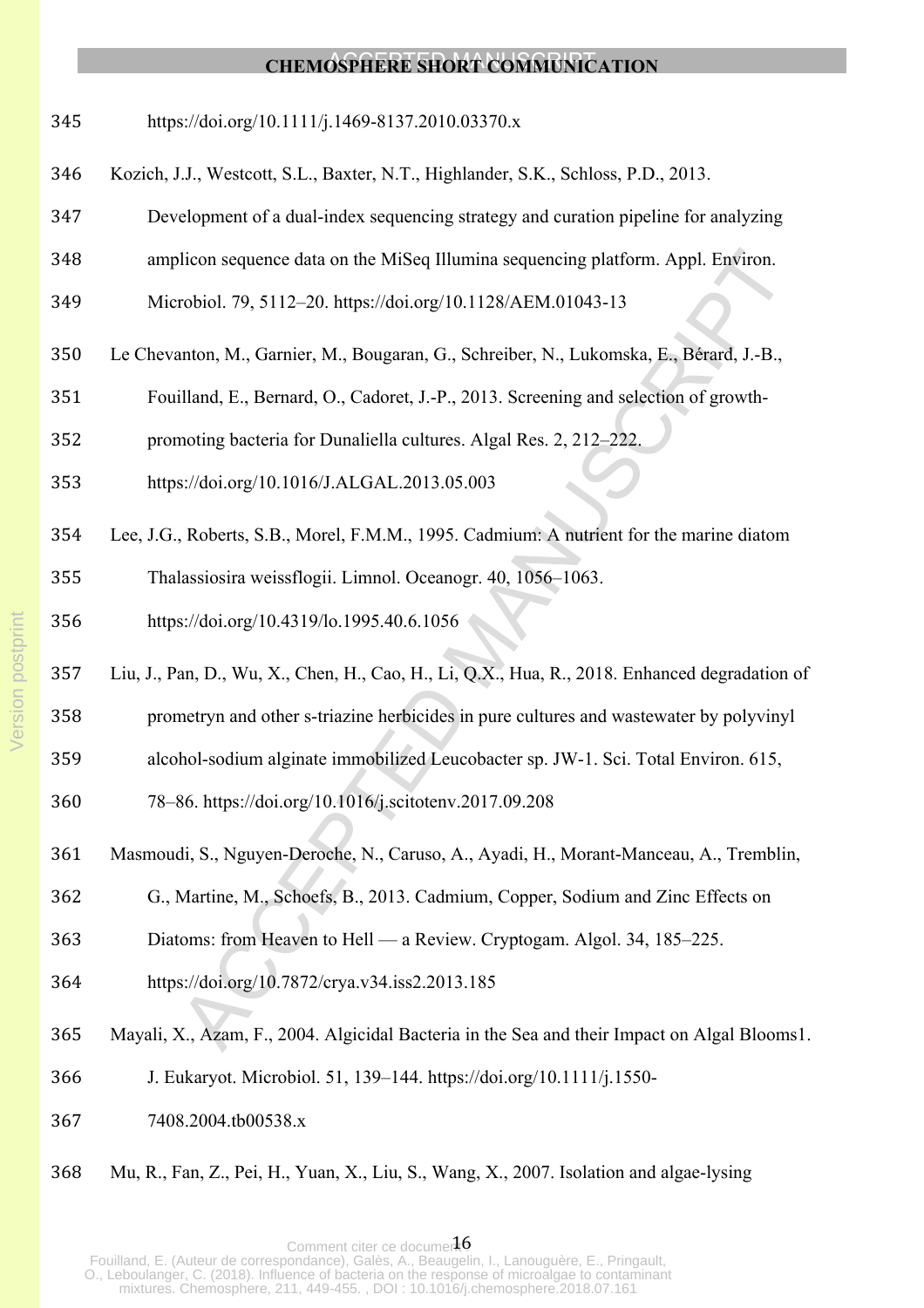- characteristics of the algicidal bacterium B5. J. Environ. Sci. (China) 19, 1336–40.
- Pringault, O., Lafabrie, C., Avezac, M., Bancon-Montigny, C., Carre, C., Chalghaf, M.,
- Delpoux, S., Duvivier, A., Elbaz-Poulichet, F., Gonzalez, C., Got, P., Leboulanger, C.,
- Spinelli, S., Sakka Hlaili, A., Bouvy, M., 2016. Consequences of contaminant mixture
- on the dynamics and functional diversity of bacterioplankton in a southwestern
- Mediterranean coastal ecosystem. Chemosphere 144, 1060–1073.
- https://doi.org/10.1016/J.CHEMOSPHERE.2015.09.093
- Ribalet, F., Intertaglia, L., Lebaron, P., Casotti, R., 2008. Differential effect of three
- polyunsaturated aldehydes on marine bacterial isolates. Aquat. Toxicol. 86, 249–255.
- https://doi.org/10.1016/J.AQUATOX.2007.11.005
- Schloss, P.D., Westcott, S.L., Ryabin, T., Hall, J.R., Hartmann, M., Hollister, E.B.,
- Lesniewski, R. a, Oakley, B.B., Parks, D.H., Robinson, C.J., Sahl, J.W., Stres, B.,
- Thallinger, G.G., Van Horn, D.J., Weber, C.F., 2009. Introducing mothur: open-source,
- platform-independent, community-supported software for describing and comparing
- microbial communities. Appl. Environ. Microbiol. 75, 7537–41.
- https://doi.org/10.1128/AEM.01541-09
- Seymour, J.R., Amin, S.A., Raina, J.B., Stocker, R., 2017. Zooming in on the phycosphere:
- The ecological interface for phytoplankton-bacteria relationships. Nat. Microbiol. 2.
- https://doi.org/10.1038/nmicrobiol.2017.65
- Smalling, K.L., Aelion, C.M., 2006. Biological and chemical transformation of atrazine in
- coastal aquatic sediments. Chemosphere 62, 188–196.
- https://doi.org/10.1016/j.chemosphere.2005.05.042
- Staley, Z.R., Harwood, V.J., Rohr, J.R., 2015. A synthesis of the effects of pesticides on
- microbial persistence in aquatic ecosystems. Crit. Rev. Toxicol. 45, 813–836.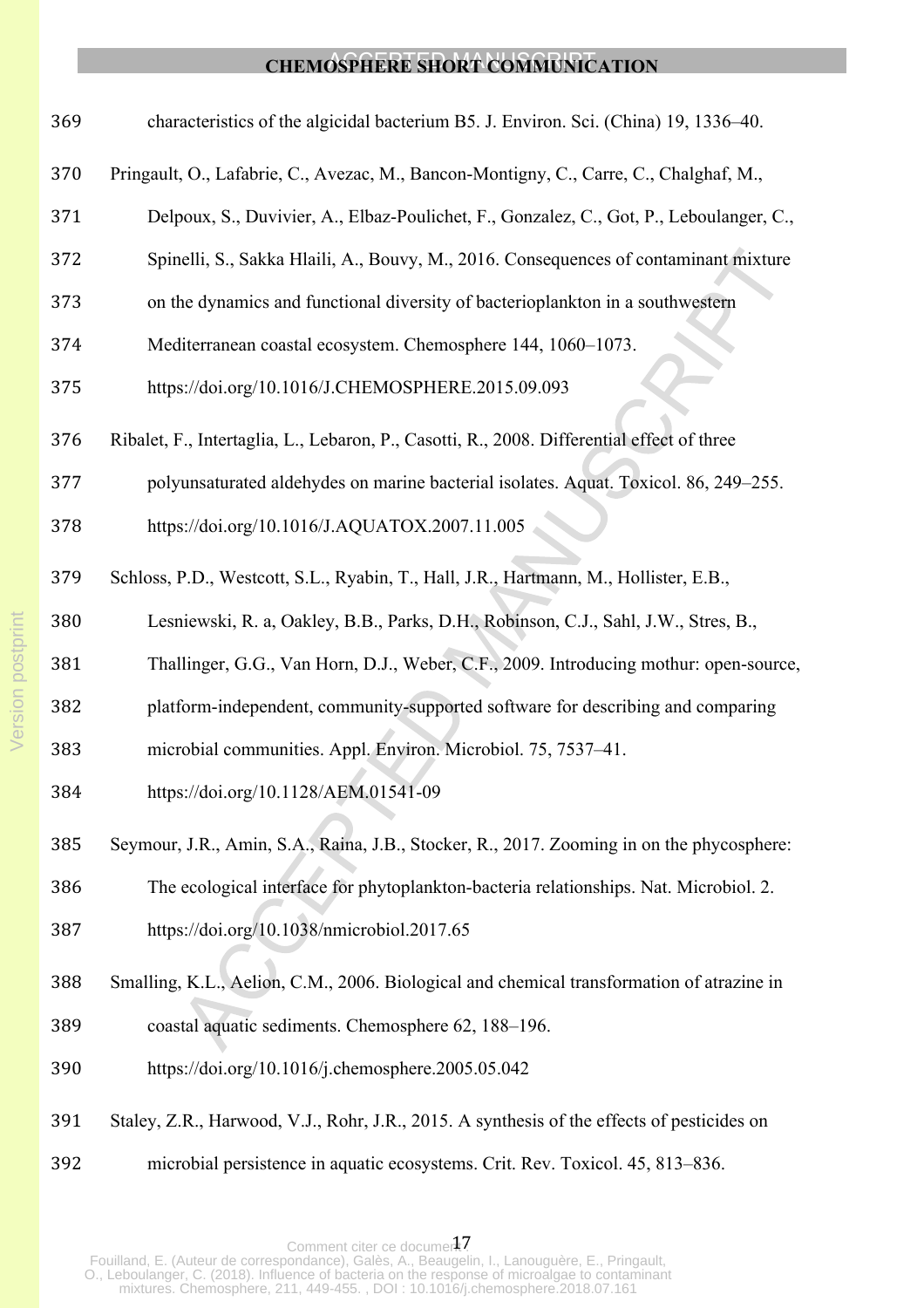https://doi.org/10.3109/10408444.2015.1065471

- Villaverde, J., Rubio-Bellido, M., Merchán, F., Morillo, E., 2017. Bioremediation of diuron
- contaminated soils by a novel degrading microbial consortium. J. Environ. Manage. 188,
- 379–386. https://doi.org/10.1016/j.jenvman.2016.12.020
- Walsh, G., 1972. Effects of herbicides on photosynthesis and growth of marine unicellular algae. Hyacinth Control J.
- Williams, P.J.le B., Laurens, L.M.L., 2010. Microalgae as biodiesel & biomass feedstocks:

 Review & analysis of the biochemistry, energetics & economics. Energ. Environ. Sci. 3, 554-590.

Zhu, X., Wang, J., Chen, Q., Chen, G., Huang, Y., Yang, Z., 2016. Costs and trade-offs of

grazer-induced defenses in Scenedesmus under deficient resource. Sci. Rep. 6, 22594.

https://doi.org/10.1038/srep22594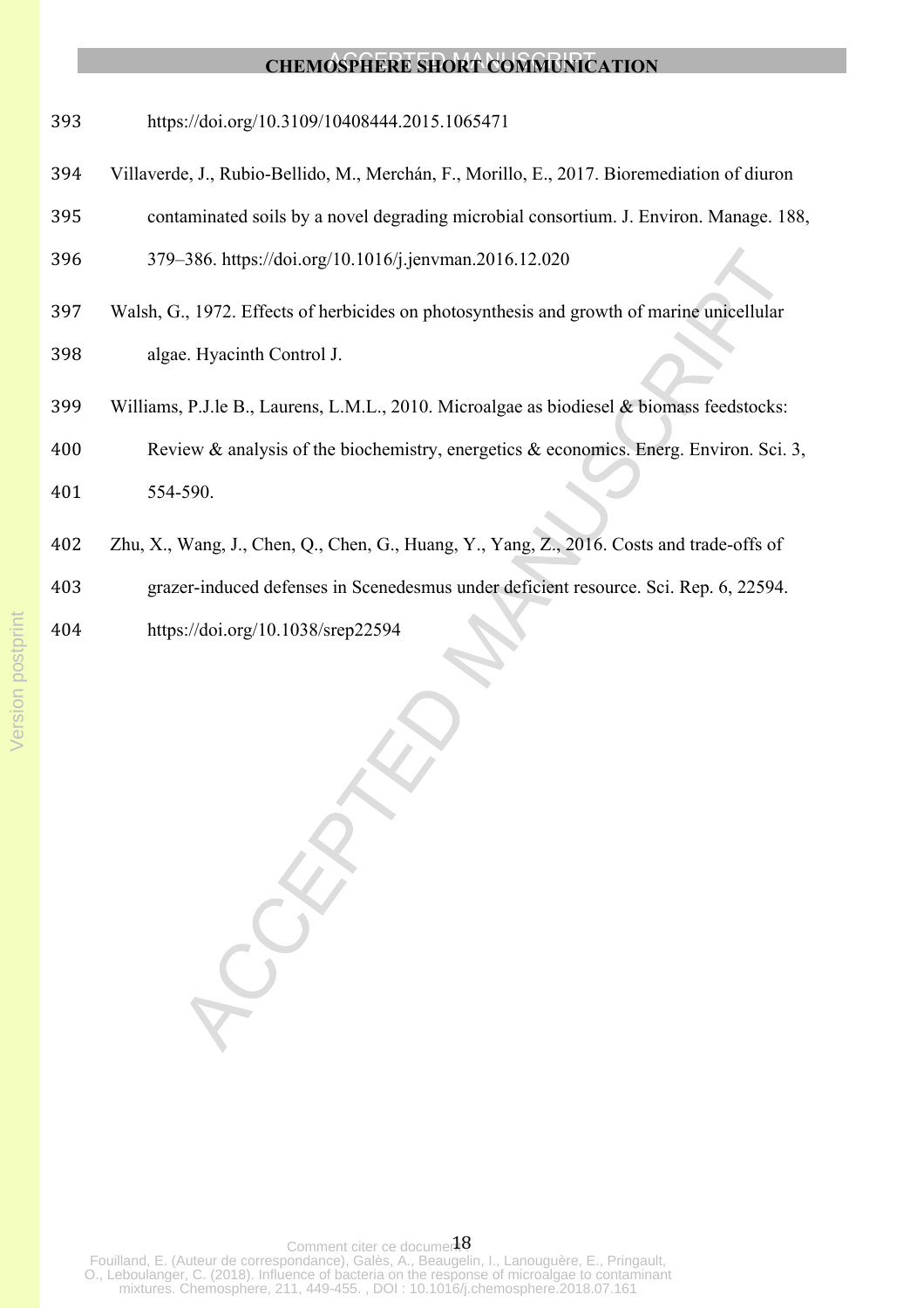| forward | 5'-CTTTCCCTACACGACGCTCTTCCGATCTGTGYCAGCMGCCGCGGTA-3'                                                                                                                                                                                                                |
|---------|---------------------------------------------------------------------------------------------------------------------------------------------------------------------------------------------------------------------------------------------------------------------|
| primer  |                                                                                                                                                                                                                                                                     |
| reverse | 5'-GGAGTTCAGACGTGTGCTCTTCCGATCTCCCCGYCAATTCMTTTRAGT-3'                                                                                                                                                                                                              |
| primer  |                                                                                                                                                                                                                                                                     |
|         |                                                                                                                                                                                                                                                                     |
|         |                                                                                                                                                                                                                                                                     |
|         |                                                                                                                                                                                                                                                                     |
|         |                                                                                                                                                                                                                                                                     |
|         |                                                                                                                                                                                                                                                                     |
|         |                                                                                                                                                                                                                                                                     |
|         |                                                                                                                                                                                                                                                                     |
|         |                                                                                                                                                                                                                                                                     |
|         |                                                                                                                                                                                                                                                                     |
|         |                                                                                                                                                                                                                                                                     |
|         |                                                                                                                                                                                                                                                                     |
|         |                                                                                                                                                                                                                                                                     |
|         |                                                                                                                                                                                                                                                                     |
|         |                                                                                                                                                                                                                                                                     |
|         |                                                                                                                                                                                                                                                                     |
|         |                                                                                                                                                                                                                                                                     |
|         |                                                                                                                                                                                                                                                                     |
|         |                                                                                                                                                                                                                                                                     |
|         | 19<br>Comment citer ce document :<br>Fouilland, E. (Auteur de correspondance), Galès, A., Beaugelin, I., Lanouguère, E., Pringault, O., Leboulanger, C. (2018). Influence of bacteria on the response of microalgae to contaminant mixtures. Chemosphere, 211, 449- |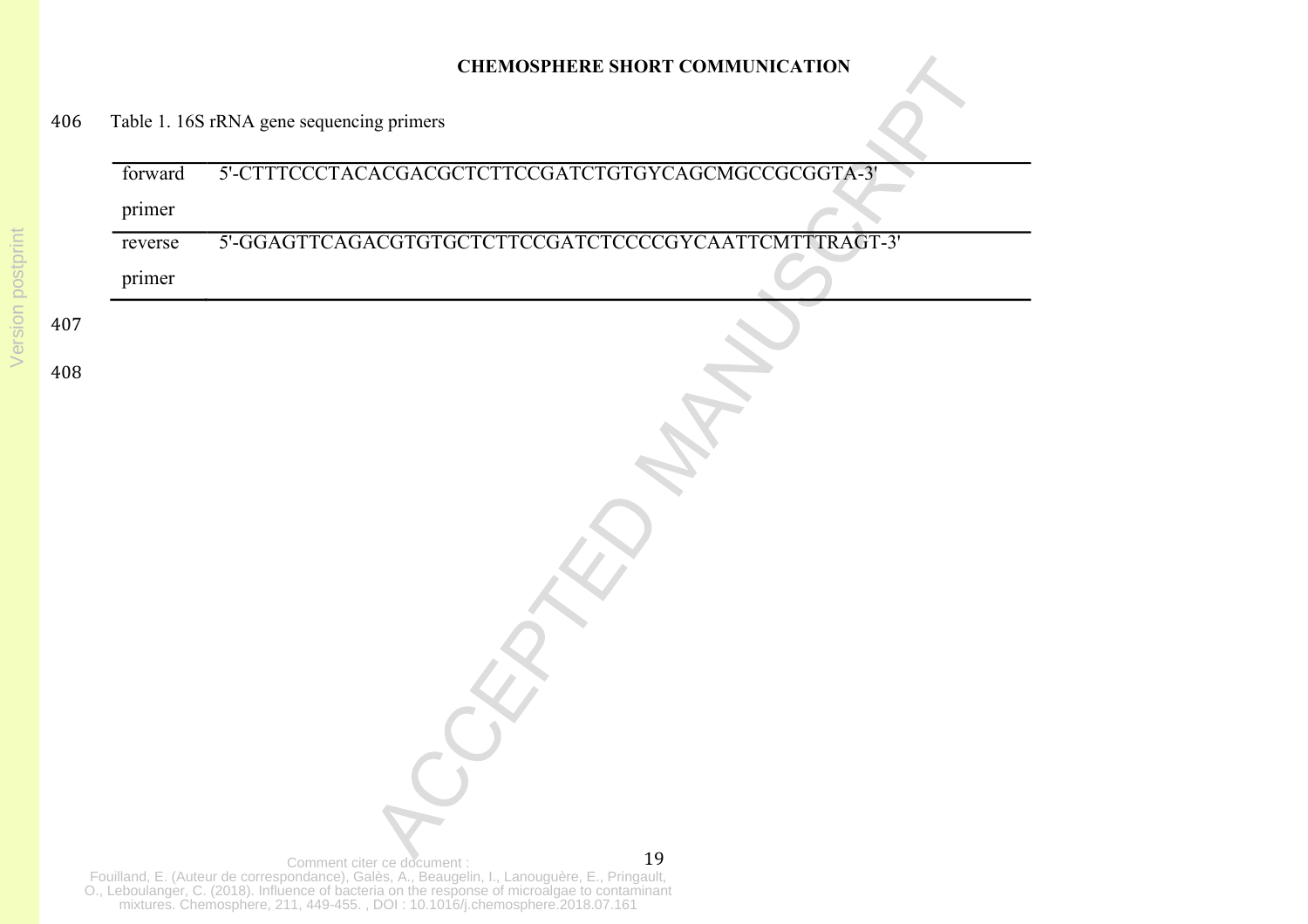409 Table 2. Growth rates (mean and standard error – SE) of axenic and xenic algal strains measured with or without (control) the addition of total

- 410 elutriate, filtered elutriate, mixture of metals and pesticides at concentrations from those found in elutriate (x1) to x31 for metals and x310 for
- 411 pesticides. Greyed values represent significant differences with Control  $(p \le 0.05)$

|                    |      | Isochrysis galbana |          |                   |          | Thalassiosira delicatula |          |       |          |
|--------------------|------|--------------------|----------|-------------------|----------|--------------------------|----------|-------|----------|
|                    |      | axenic             |          | xenic             |          | axenic                   |          | xenic |          |
|                    |      | mean               | $\rm SE$ | mean              | $\rm SE$ | mean                     | $\rm SE$ | mean  | $\rm SE$ |
| Control            |      | 0.83               | 0.04     | 0.38              | 0.03     | 0.92                     | 0.09     | 0.54  | 0.05     |
| total elutriate    |      | 0.40               | 0.03     | 0.31              | 0.02     | 0.54                     | 0.02     | 0.51  | 0.04     |
| filtered elutriate |      | 0.72               | 0.03     | 0.43              | 0.02     | 0.72                     | 0.03     | 0.51  | 0.02     |
| metal mixture      | x1   | 0.98               | 0.13     | 0.38 <sup>°</sup> | 0.04     | 1.28                     | 0.05     | 0.71  | 0.02     |
|                    | x3   | 0.84               | 0.04     | 0.37              | 0.01     | 1.28                     | 0.06     | 0.71  | 0.02     |
|                    | x10  | 0.84               | 0.07     | 0.37              | 0.02     | 1.21                     | 0.03     | 0.63  | 0.01     |
|                    | x31  | 0.58               | 0.04     | 0.35              | 0.04     | 1.09                     | 0.18     | 0.48  | 0.02     |
| pesticide mixture  | x1   | 0.68               | 0.05     | 0.31              | 0.02     | 0.62                     | 0.02     | 0.52  | 0.10     |
|                    | x10  | 0.60               | 0.04     | 0.33              | 0.01     | 0.35                     | 0.06     | 0.63  | 0.02     |
|                    | x31  | 0.49               | 0.05     | 0.30              | 0.02     | 0.39                     | 0.12     | 0.58  | 0.03     |
|                    | x97  | 0.37               | 0.03     | 0.32              | 0.02     | 0.32                     | 0.08     | 0.53  | 0.01     |
|                    | x310 | 0.38               | 0.03     | 0.37              | 0.01     | 0.36                     | 0.08     | 0.50  | 0.02     |

412

413

20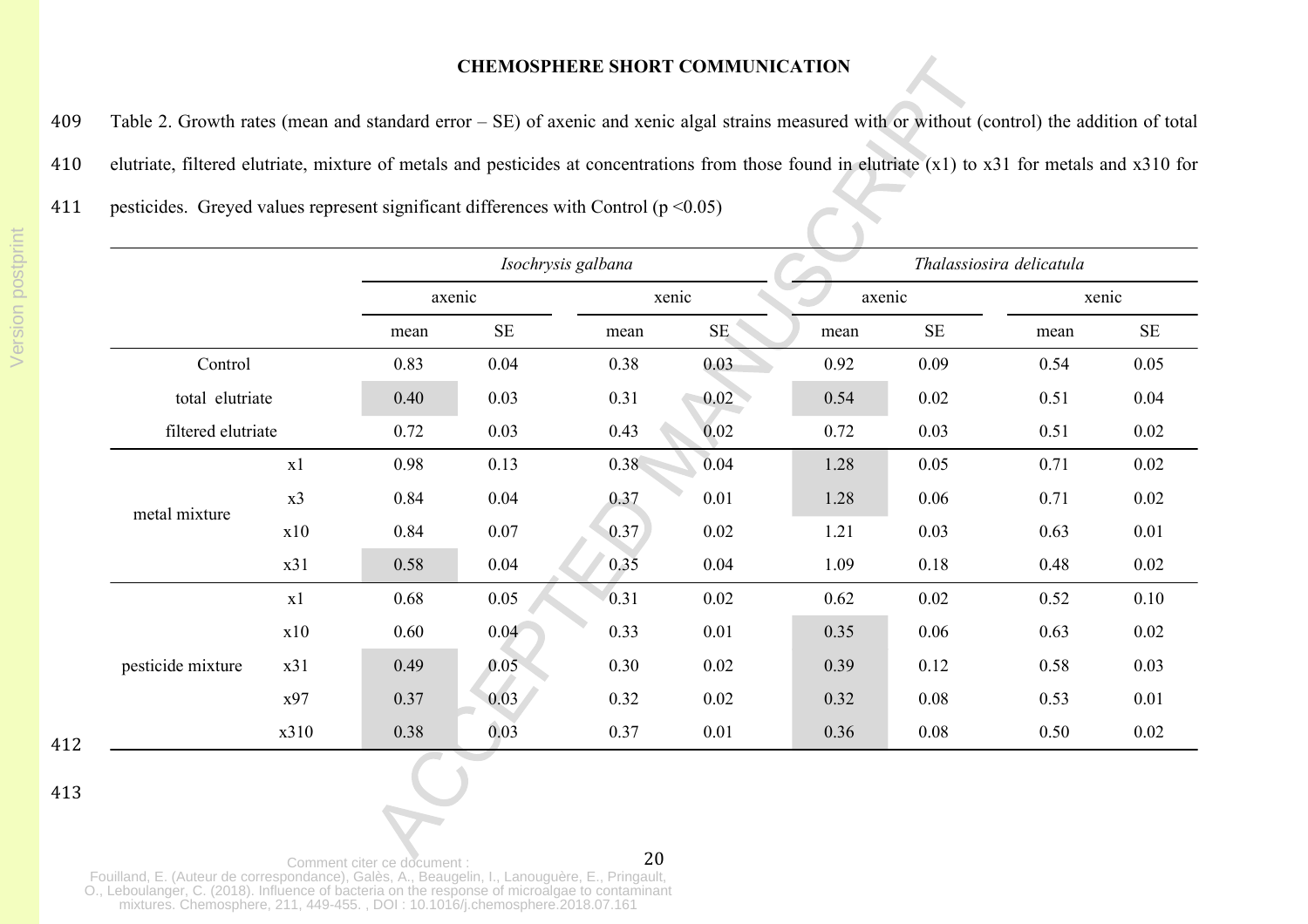Figure 1. Change (mean and SE) in growth rates measured with elutriate, metal or pesticide mixture additions relative to control (no addition) and expressed in percentage for *Isochrysis galbana* and *Thalassiosira delicatula* under (A) axenic and (B) xenic culture conditions. Positive and negative values (%) correspond to, respectively, an increase and a decrease in growth rate relative to control. Asterisks denote a significant difference (p <0.05) between treatments and control.



Comment citer ce documer<sup>21</sup> Fouilland, E. (Auteur de correspondance), Galès, A., Beaugelin, I., Lanouguère, E., Pringault, O., Leboulanger, C. (2018). Influence of bacteria on the response of microalgae to contaminant mixtures. Chemosphere, 211, 449-455. , DOI : 10.1016/j.chemosphere.2018.07.161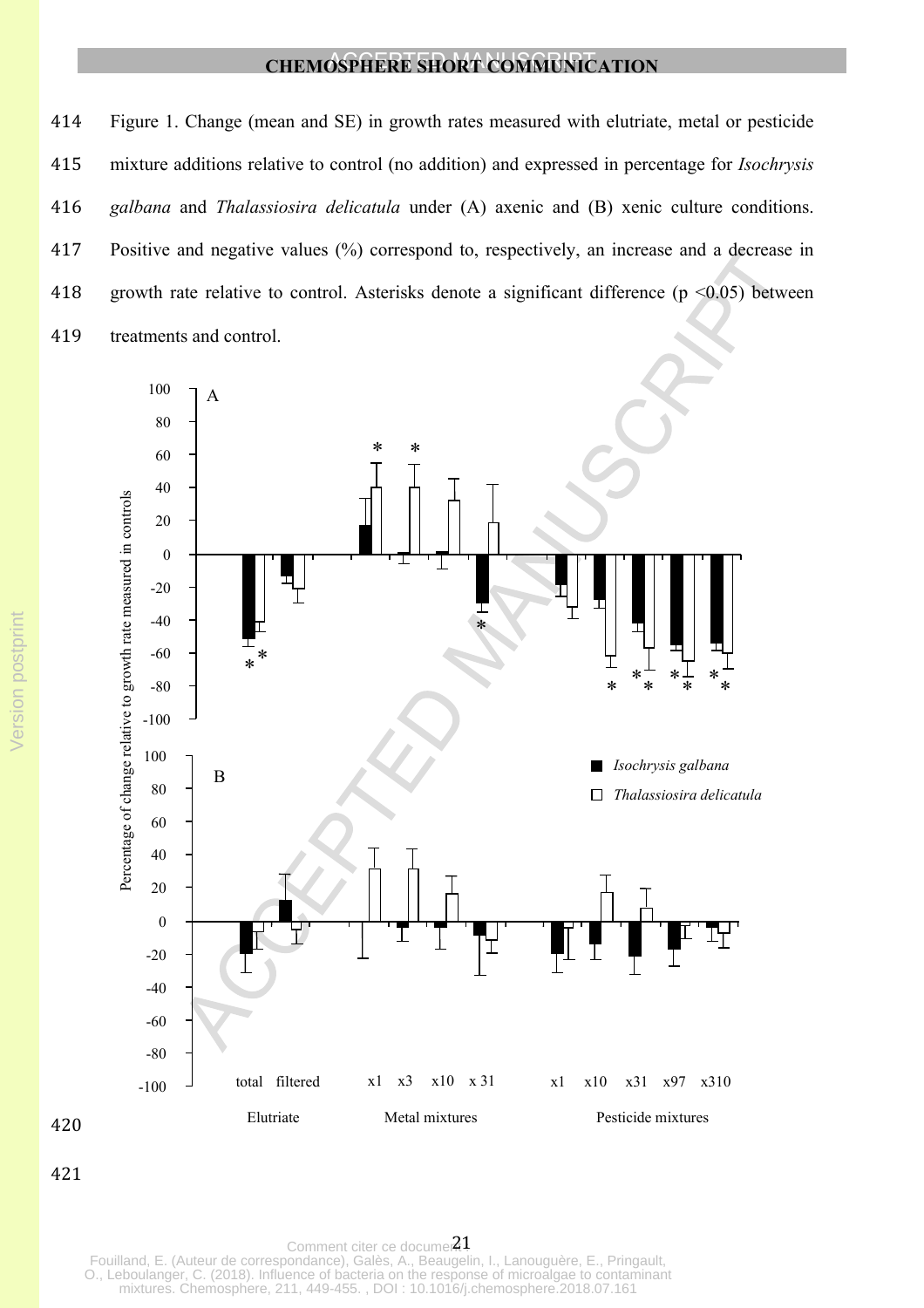Figure 2. Bacterial diversity observed in xenic cultures of *Thalassiosira delicatula* and *Isochrysis galbana* and in the sediment elutriate: the dendrogram shows the clustering of bacterial communities found in cultures, based on Bray–Curtis similarities calculated at the OTU level and bar plots show the relative abundance of the main bacterial classes observed.



Comment citer ce documer<sup>22</sup> Fouilland, E. (Auteur de correspondance), Galès, A., Beaugelin, I., Lanouguère, E., Pringault, O., Leboulanger, C. (2018). Influence of bacteria on the response of microalgae to contaminant mixtures. Chemosphere, 211, 449-455. , DOI : 10.1016/j.chemosphere.2018.07.161